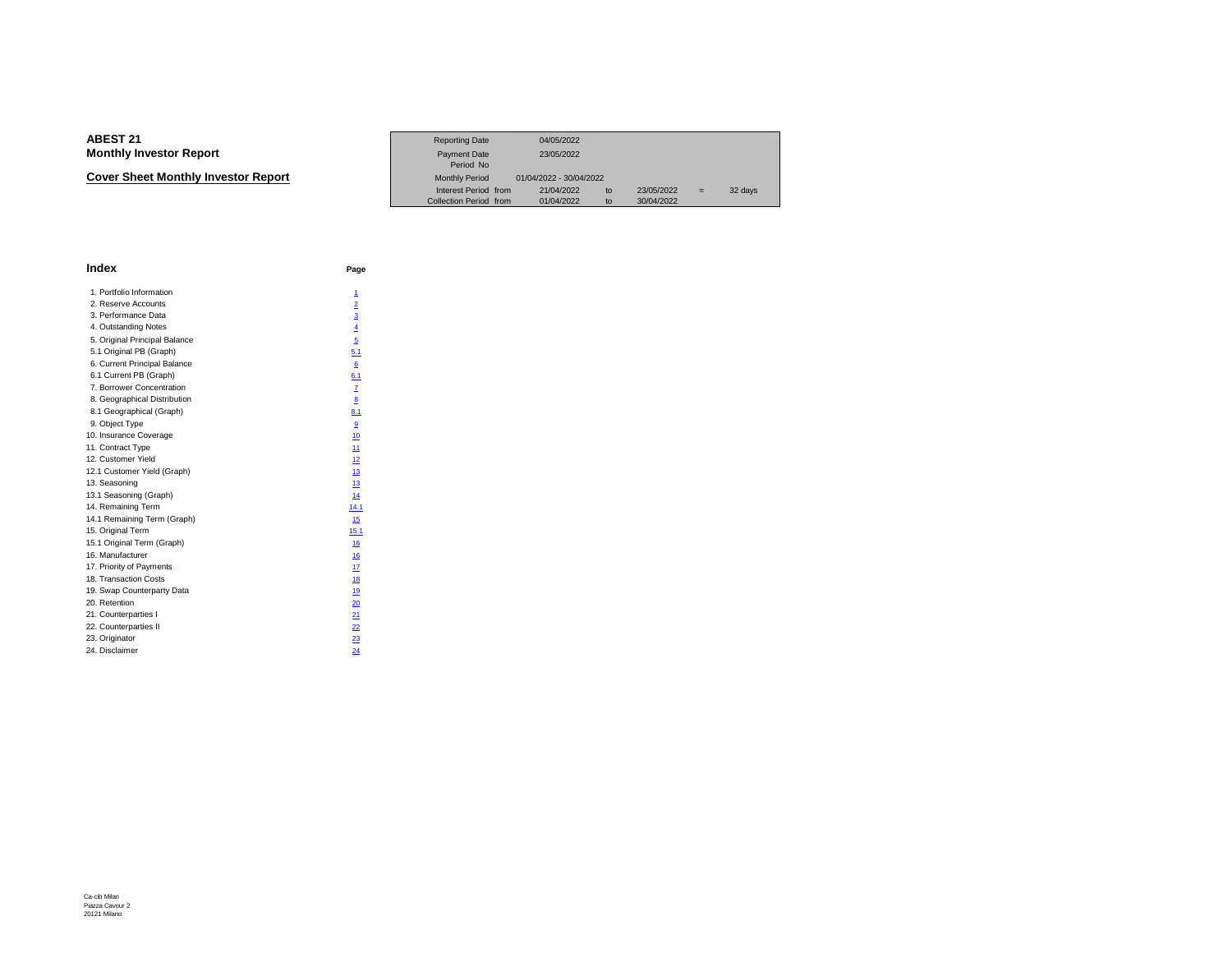#### **ABEST 21**Reporting Date 04/05/2022<br>Payment Date 23/05/2022 **Monthly Investor ReportT** Payment Date 23/05/2022<br>Period No Period No  $\overline{\mathbf{n}}$  Monthly Period 01/04/2022 - 30/04/2022  **1. Portfolio Information**Interest Period from 21/04/2022 to 23/05/2022 = 32 days<br>Collection Period from 01/04/2022 to 30/04/2022 Collection Period from

|                                                                                                                                                                                          |                     |                                                         | current period                                                                             | previous period                                                                                          |
|------------------------------------------------------------------------------------------------------------------------------------------------------------------------------------------|---------------------|---------------------------------------------------------|--------------------------------------------------------------------------------------------|----------------------------------------------------------------------------------------------------------|
| <b>Outstanding Receivables</b>                                                                                                                                                           | No. of<br>Contracts | <b>Aggregate Outstanding</b><br><b>Principal Amount</b> |                                                                                            | <b>Aggregate Outstanding</b><br><b>Principal Amount</b>                                                  |
| <b>Beginning of Period (collection period)</b>                                                                                                                                           |                     | €                                                       | 484.176.708,08                                                                             | 484.188.959,57                                                                                           |
| <b>Scheduled Principal Payments</b><br><b>Prepayment Principal</b><br>Others<br>Recoveries<br><b>Total Principal Collections</b><br><b>Total Interest Collections</b><br><b>Defaults</b> |                     | €<br>€<br>€<br>€<br>€<br>€                              | 16.268.011,37<br>2.422.470.86<br>1.183.012,25<br>19.873.494,48<br>2.476.875,19<br>6.230,40 | 16.323.901,17<br>2.389.056,10<br>1.535.331,51<br>28.094,96<br>20.276.383,74<br>2.410.805,59<br>11.734,27 |
| End of Period (after Payment Date)                                                                                                                                                       | 44.928              | €                                                       | 484.116.007,57                                                                             | 484.176.708,08                                                                                           |
| Balance of the Replenishment account (after Payment Date)                                                                                                                                |                     | €                                                       | 83.992,43                                                                                  | 23.291,92                                                                                                |
| Current Prepayment Rate (annualised)                                                                                                                                                     |                     |                                                         | 6,00%                                                                                      | 5,92%                                                                                                    |
| New sale Offer                                                                                                                                                                           |                     | €                                                       | 19.819.024,37                                                                              | 20.275.866,52                                                                                            |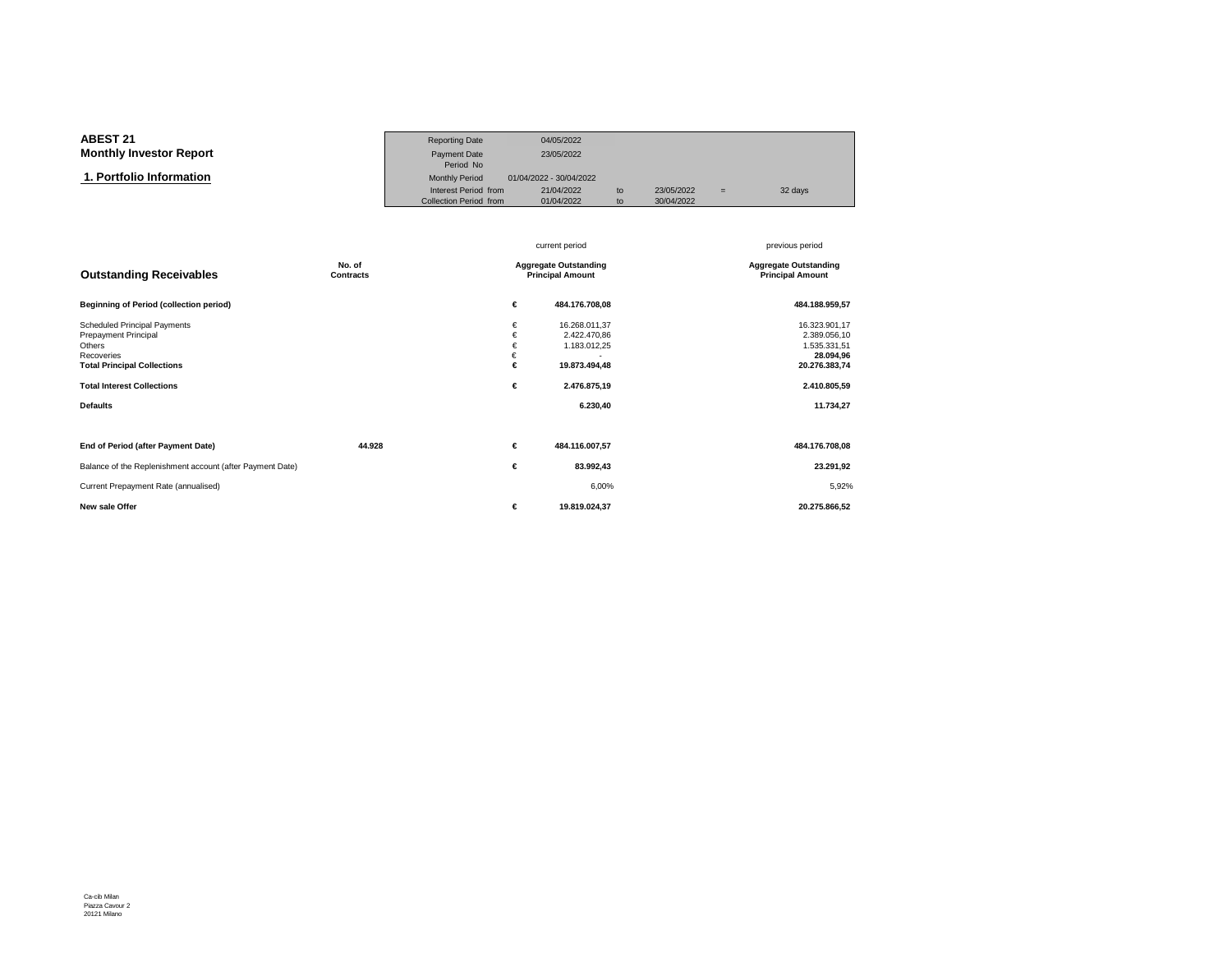| <b>ABEST 21</b>                | <b>Reporting Date</b>  | 04/05/2022              |    |            |     |         |
|--------------------------------|------------------------|-------------------------|----|------------|-----|---------|
| <b>Monthly Investor Report</b> | Payment Date           | 23/05/2022              |    |            |     |         |
|                                | Period No              |                         |    |            |     |         |
| 2. Reserve Accounts            | <b>Monthly Period</b>  | 01/04/2022 - 30/04/2022 |    |            |     |         |
|                                | Interest Period from   | 21/04/2022              | to | 23/05/2022 | $=$ | 32 days |
|                                | Collection Period from | 01/04/2022              | to | 30/04/2022 |     |         |

#### **Notes Balance**

Beginning of Period<br>End of Period 486.600.000,00 486.600.000,00

#### **Reserve Accounts**

| <b>Reserve Account</b>       |   | in %          | euro         | Trigger Event y/n |
|------------------------------|---|---------------|--------------|-------------------|
| <b>Beginning of Period</b>   |   | $0.5\%$ $\in$ | 2.345.500.00 | NO                |
| Cash Outflow                 | € | ۰             |              |                   |
| Cash Inflow                  |   |               |              |                   |
| End of Period                |   | $0.5\% \in$   | 2.345.500.00 |                   |
| <b>Required Reserve Fund</b> |   | 2.345.500.00  |              |                   |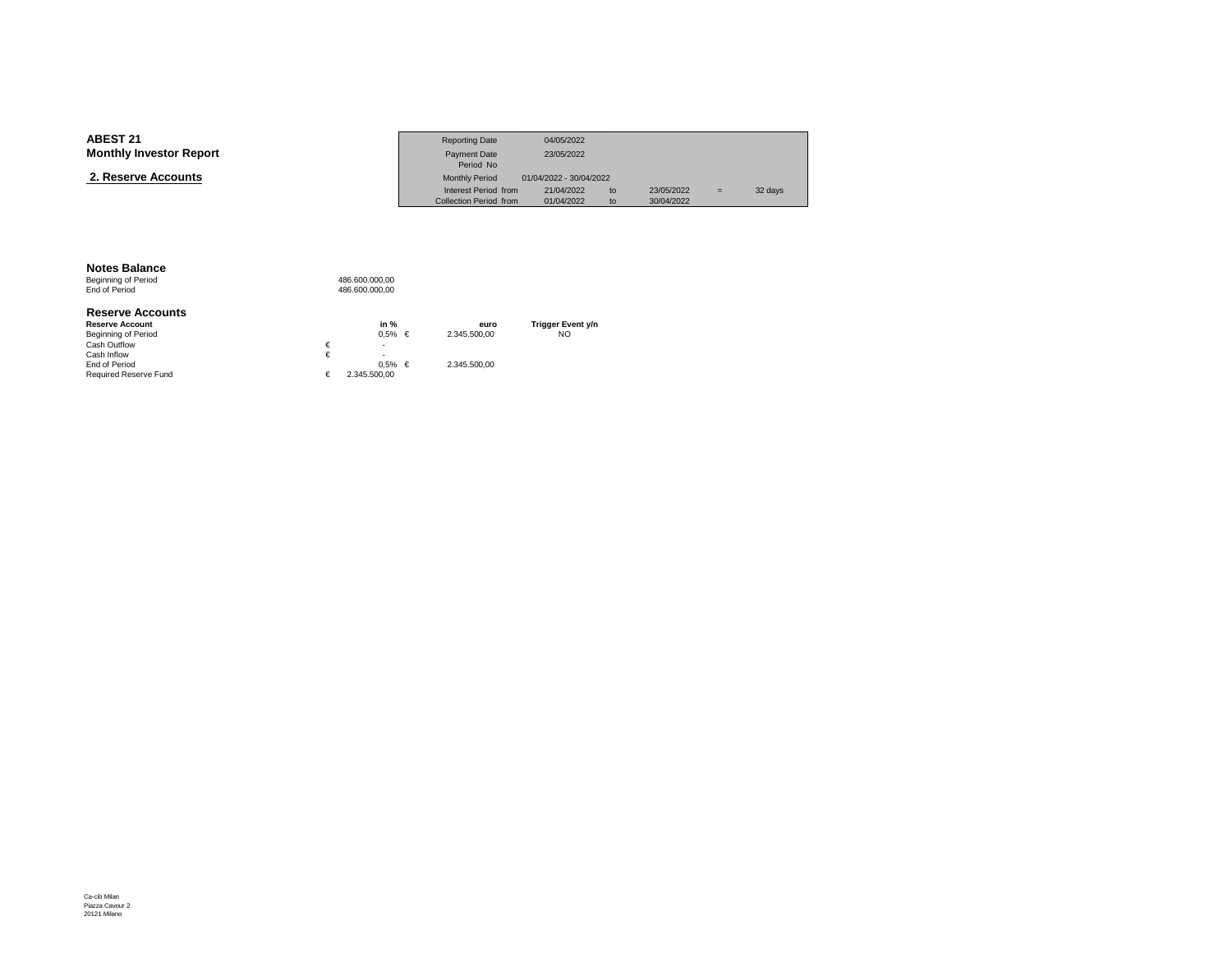| ABEST 21                       | <b>Reporting Date</b>         | 04/05/2022              |     |            |     |         |
|--------------------------------|-------------------------------|-------------------------|-----|------------|-----|---------|
| <b>Monthly Investor Report</b> | Payment Date                  | 23/05/2022              |     |            |     |         |
|                                | Period No                     |                         |     |            |     |         |
| 3. Performance Data            | <b>Monthly Period</b>         | 01/04/2022 - 30/04/2022 |     |            |     |         |
|                                | Interest Period from          | 21/04/2022              | to  | 23/05/2022 | $=$ | 32 days |
|                                | <b>Collection Period from</b> | 01/04/2022              | to. | 30/04/2022 |     |         |

| <b>Note Balance</b>                                                                 |   |                |   |                |
|-------------------------------------------------------------------------------------|---|----------------|---|----------------|
| <b>Beginning of Period</b>                                                          | € | 486.600.000,00 |   |                |
| <b>End of Period</b>                                                                | € | 486.600.000,00 |   |                |
| Ratios                                                                              |   |                |   |                |
| 3-MRA* 31- 60 days past due                                                         |   |                |   |                |
| 31- 60 days past due period before previous period                                  |   |                |   | 0,00%          |
| 31-60 days past due previous period                                                 |   |                |   | 0.00%          |
| 31-60 days past due current period                                                  |   |                | € | 3.467.533,71   |
| 3-MRA* 61-90 days past due                                                          |   |                |   |                |
| 61-90 days past due period before previous period                                   |   |                |   | 0,00%          |
| 61-90 days past due previous period                                                 |   |                |   | 0.00%          |
| 61-90 days past due current period                                                  |   |                | € | 565.289,91     |
| 3-MRA* 91-120 days past due                                                         |   |                |   |                |
| 91-120 days past due period before previous period                                  |   |                |   | 0,00%          |
| 91-120 days past due previous period                                                |   |                |   | 0,00%          |
| 91-120 days past due current period                                                 |   |                | € | 279.696,41     |
|                                                                                     |   |                |   |                |
| <b>Early Amortisation Event</b>                                                     |   |                |   |                |
|                                                                                     |   |                |   |                |
| <b>Cumulative Default Level</b>                                                     |   |                |   |                |
| Cumulative Default Level period before previous period                              |   |                |   | 0,00%<br>0,00% |
| Cumulative Default Level previous period<br>Cumulative Default Level current period |   |                |   | 0,00%          |
|                                                                                     |   |                |   |                |
| Trigger Breach (if higher than 3.70% for 2 consecutive Calculation Dates)           |   |                |   | <b>NO</b>      |
| <b>Delinguency Level</b>                                                            |   |                |   |                |
| Delinquency Level period before previous period                                     |   |                |   | 0,04%          |
| Delinquency Level previous period                                                   |   |                |   | 0,05%          |
| Delinquency Level current period                                                    |   |                |   | 0,05%          |
| Trigger Breach (if higher than 1% for 2 consecutive Calculation Dates)              |   |                |   | <b>NO</b>      |
| <b>Principal Deficiency Amount Shortfall</b>                                        |   |                |   |                |
| Trigger Breach (if the Principal Deficiency Amount Shortfall is higher than         |   |                |   |                |
| zero)                                                                               |   |                |   | <b>NO</b>      |
|                                                                                     |   |                |   |                |
|                                                                                     |   |                |   |                |
| <b>Replenishment Amount</b>                                                         |   |                |   |                |
| Trigger Breach (if Replenishment Amount is higher than 20% of                       |   |                |   |                |
| the Aggregate Rated Notes Outstanding Amount on each of three consecutive           |   |                |   |                |
| <b>Calculation Dates)</b>                                                           |   |                |   | <b>NO</b>      |
|                                                                                     |   |                |   |                |
| <b>Performance Data</b>                                                             |   |                |   |                |
| Number of Contracts being 31-60 Days delinquent                                     |   |                |   | 247            |
| Number of Contracts being 61-90 Days delinquent                                     |   |                |   | 38             |
| Number of Contracts being 91-120 Days delinquent                                    |   |                |   | 23             |
| Gross instalments being 31-60 days delinquent                                       |   |                |   | 16.189,41      |
| Gross instalments being 61-90 days delinquent                                       |   |                |   | 9.442,59       |
| Gross instalments being 91-120 days delinquent                                      |   |                |   | 2.440,55       |
| <b>Current Period Termination</b>                                                   |   |                |   | 7.392,12       |
| <b>Cumulative Termination</b>                                                       |   |                |   | 97.776,24      |
| New number of Contracts being terminated                                            |   |                |   | 4,00<br>38,00  |
| Total number of Contracts being terminated<br><b>Current Period Recoveries</b>      |   |                |   | 0.00           |
| <b>Cumulative Recoveries</b>                                                        |   |                |   | 41.306.72      |
|                                                                                     |   |                |   |                |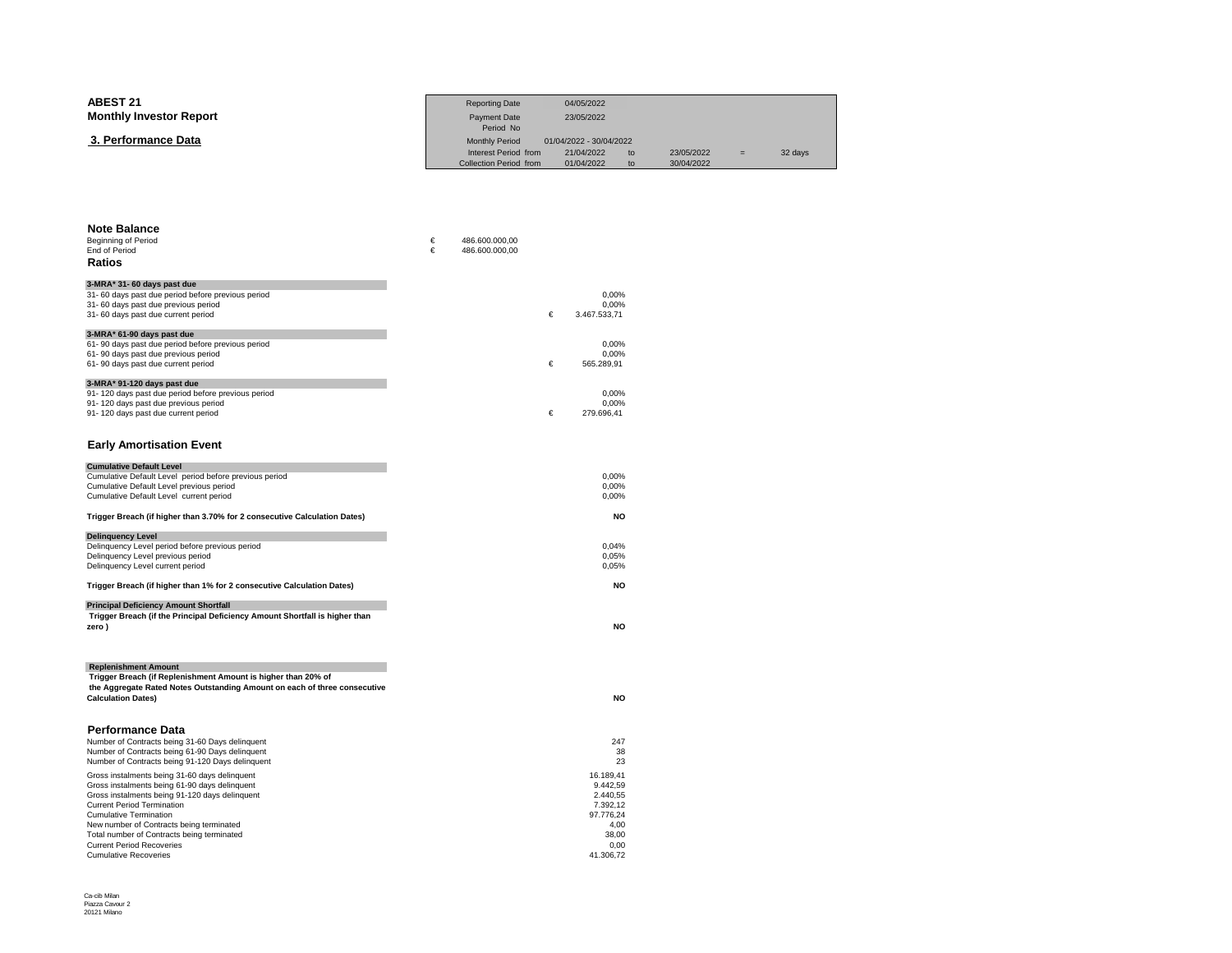| <b>ABEST 21</b>                | <b>Reporting Date</b>  | 04/05/2022              |    |            |     |         |
|--------------------------------|------------------------|-------------------------|----|------------|-----|---------|
| <b>Monthly Investor Report</b> | Payment Date           | 23/05/2022              |    |            |     |         |
|                                | Period No              |                         |    |            |     |         |
| 4. Outstanding Notes           | <b>Monthly Period</b>  | 01/04/2022 - 30/04/2022 |    |            |     |         |
|                                | Interest Period from   | 21/04/2022              | to | 23/05/2022 | $=$ | 32 days |
|                                | Collection Period from | 01/04/2022              | to | 30/04/2022 |     |         |

Principal Payable Amount (during Amortising Period)

| 1. Note Balance                                         | All notes | Class A          | <b>Class B</b>  |              | Class C         | Class D         | <b>Class E</b>  | <b>Class M</b>  |
|---------------------------------------------------------|-----------|------------------|-----------------|--------------|-----------------|-----------------|-----------------|-----------------|
| <b>General Note Information</b>                         |           |                  |                 |              |                 |                 |                 |                 |
| <b>ISIN Code</b>                                        |           | XS2367164493     | XS2368146457    | XS2368150210 |                 | XS2368152695    | XS2368153156    | XS2368153586    |
| Currency                                                |           | <b>EURO</b>      | <b>EURO</b>     |              | <b>EURO</b>     | <b>EURO</b>     | <b>EURO</b>     | <b>EURO</b>     |
| Initial Tranching                                       |           | 82.2%            | 4.3%            |              | 4.2%            | 3.2%            | 2.6%            | 3.6%            |
| <b>Legal Maturity</b>                                   |           | set 2031         | set 2031        |              | set 2031        | set 2031        | set 2031        | set 2031        |
| <b>Expected Maturity</b>                                |           | set 2031         | set 2031        |              | set 2031        | set 2031        | set 2031        | set 2031        |
| Original Rating (Fitch / Moody's)                       |           | AAAsf"/"Aaa(sf)  | AAsf"/"Aa1(sf)  |              | Asf"/"Aa3(sf)   | BBBsf"/"A3(sf)  | BBsf"/"Ba1(sf)  | n/a             |
| Current Rating (Fitch/ Moody's)*                        |           | AAAsf"/"Aaa(sf)  | AAsf"/"Aa1(sf)  |              | Asf"/"Aa3(sf)   | BBBsf"/"A3(sf)  | BBsf"/"Ba1(sf)  | n/a             |
| Initial Notes Aggregate Principal Outstanding Balance   |           | 400.000.000.00 € | 20.700.000.00 € |              | 20,200,000,00 € | 15.500.000,00 € | 12.700.000,00 € | 17.500.000,00 € |
| Initial Nominal per Note                                |           | 100.000,00 €     | 100.000,00 €    |              | 100.000,00 €    | 100.000,00 €    | 100000,00 €     | 100.000,00 €    |
| Initial Number of Notes per Class                       |           | 4.000            | 207             |              | 202             | 155             | 127             | 175             |
| <b>Current Note Information</b>                         |           |                  |                 |              |                 |                 |                 |                 |
| Class Principal Outstanding Balance Beginning of Period |           | 400.000.000,00 € | 20.700.000.00 € |              | 20.200.000.00 € | 15.500.000.00 € | 12.700.000.00 € | 17.500.000.00 € |
| Amortisation                                            |           |                  | n.a.            | n.a.         |                 | n.a.            | n.a.            | n.a.            |
| Redemption per Note                                     |           | $0.00 \in$       | $0.00 \in$      |              | $0.00 \in$      | $0.00 \in$      | $0.00 \in$      | $0.00 \in$      |
| Class Principal Outstanding Balance End of Period       |           | 400.000.000,00 € | 20.700.000,00 € |              | 20.200.000,00 € | 15.500.000,00 € | 12.700.000,00 € | 17.500.000,00 € |
| <b>Current Tranching</b>                                |           | 82,2%            | 4,3%            |              | 4,2%            | 3,2%            | 2,6%            | 3,6%            |
| <b>Current Pool Factor</b>                              |           | 1.00             | 1.00            |              | 1.00            | 1.00            | 1.00            | 1.00            |
|                                                         |           |                  |                 |              |                 |                 |                 |                 |
| 2. Payments to Investors per Note                       | All notes | <b>Class A</b>   | <b>Class B</b>  |              | Class C         | Class D         | <b>Class E</b>  | Class M         |
| Interest Rate Basis: 1-M Euribor / Spread               |           | 0.140            |                 |              |                 |                 |                 |                 |
| DavCount Convention                                     |           | ACT/360          | ACT/360         |              | ACT/360         | ACT/360         | ACT/360         | ACT/360         |
| <b>Interest Davs</b>                                    |           | 32 days          | 32 days         |              | 32 days         | 32 days         | 32 days         | 32 days         |
| Principal Outstanding Beginning of Period               |           | 400.000.000,00 € | 20.700.000,00 € |              | 20.200.000,00 € | 15.500.000,00 € | 12.700.000.00 € | 17.500.000,00 € |
| Principal Repayment                                     |           | $0.00 \in$       | $0.00 \in$      |              | $0.00 \in$      | $0.00 \in$      | $0.00 \in$      | $0.00 \in$      |
| Principal Outstanding End of Period                     |           | 400.000.000.00 € | 20.700.000.00 € |              | 20.200.000.00 € | 15.500.000.00 € | 12.700.000.00 € | 17.500.000.00 € |
| Interest accrued for the period                         |           | 49.777,78 €      | 11.960,00 €     |              | 22.444.44 €     | 27.280,00 €     | 39.511,1 €      | 101.111,11 €    |
| <b>Interest Payment</b>                                 |           |                  |                 |              |                 |                 |                 |                 |
|                                                         |           |                  |                 |              |                 |                 |                 |                 |
| Initial total CE (Subordination, Reserve)               |           | 18.30%           | 14.04%          |              | 9,89%           | 6.71%           | 4.10%           | 0,00%           |
| <b>Current CE</b>                                       |           | 18.28%           | 14.02%          |              | 9.87%           | 6.69%           | 4.08%           | 0.00%           |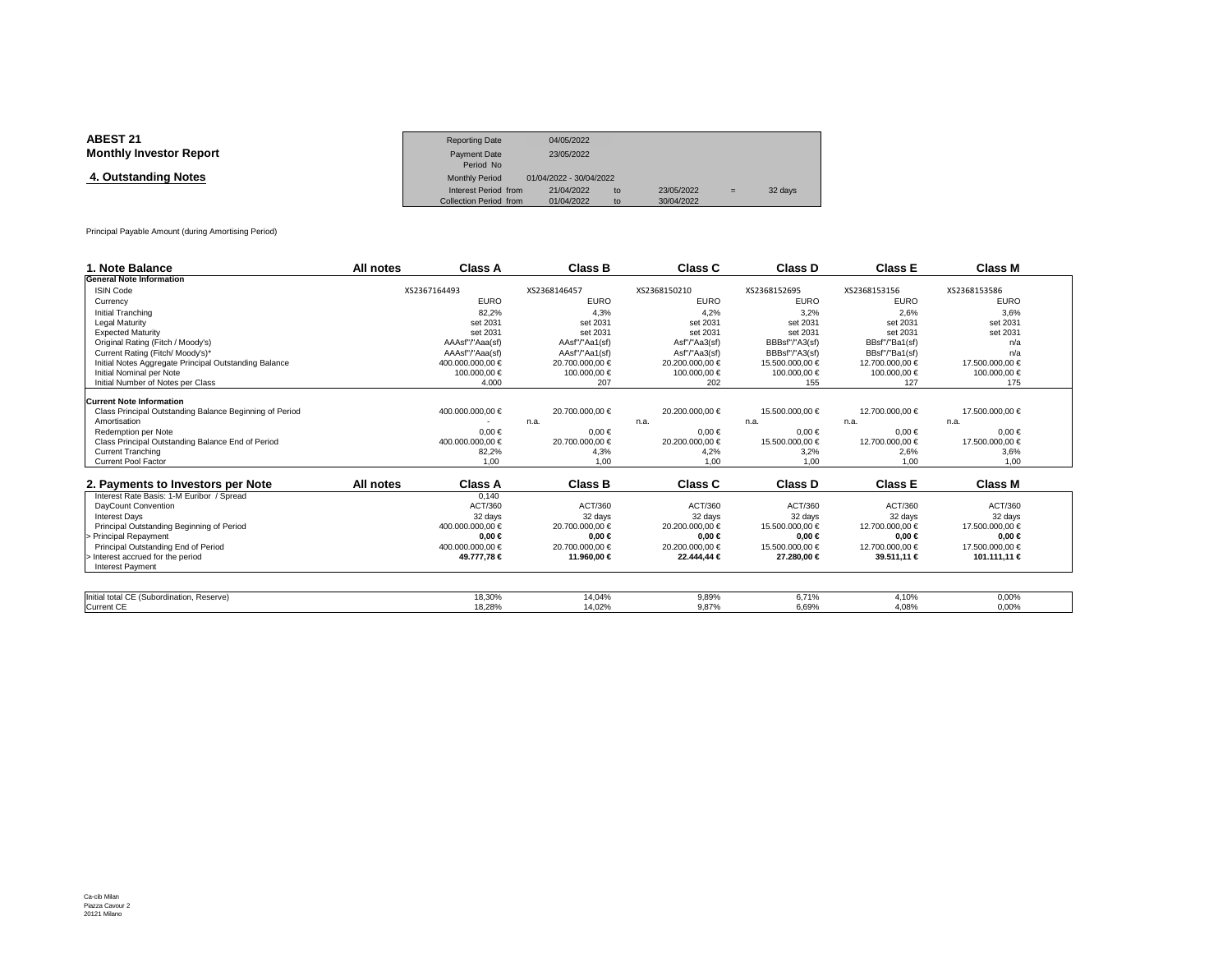| <b>ABEST 21</b>                | <b>Reporting Date</b>                              |              | 04/05/2022               |          |                          |  |         |
|--------------------------------|----------------------------------------------------|--------------|--------------------------|----------|--------------------------|--|---------|
| <b>Monthly Investor Report</b> | Payment Date<br>Period No                          | 23/05/2022   |                          |          |                          |  |         |
| 5. Original Principal Balance  | <b>Monthly Period</b>                              |              | 01/04/2022 - 30/04/2022  |          |                          |  |         |
| as of ISSUE DATE               | <b>Interest Period</b><br><b>Collection Period</b> | from<br>from | 21/04/2022<br>01/04/2022 | to<br>to | 23/05/2022<br>30/04/2022 |  | 32 days |

|                                                                                | <b>Balloon Loan</b>     |               |                        |               |  |  |  |  |  |  |
|--------------------------------------------------------------------------------|-------------------------|---------------|------------------------|---------------|--|--|--|--|--|--|
| <b>Original Principal Balance</b>                                              | Principal<br>Balance in | Percentage of |                        | Percentage of |  |  |  |  |  |  |
| (Ranges in EUR)                                                                | <b>EUR</b>              | Balance       | <b>Number of Loans</b> | Loans         |  |  |  |  |  |  |
| $0 < X \le 5,000$                                                              | 26.340.921              | 13,9%         | 3.233,00               | 29,87%        |  |  |  |  |  |  |
| $5.000 < X \le 10.000$                                                         | 56.693.807              | 29,9%         | 4.181,00               | 38,63%        |  |  |  |  |  |  |
| 10,000< X ≤15,000                                                              | 33.058.163              | 17,5%         | 1.477,00               | 13,65%        |  |  |  |  |  |  |
| 15,000< X ≤20,000                                                              | 21.053.341              | 11,1%         | 736,00                 | 6,80%         |  |  |  |  |  |  |
| 20,000< X ≤25,000                                                              | 15.307.390              | 8,1%          | 440,00                 | 4,07%         |  |  |  |  |  |  |
| 25.000< X ≤30.000                                                              | 13.238.630              | 7,0%          | 327,00                 | 3,02%         |  |  |  |  |  |  |
| 30.000< X ≤35.000                                                              | 9.237.765               | 4,9%          | 193,00                 | 1,78%         |  |  |  |  |  |  |
| 35,000< X ≤40,000                                                              | 6.617.436               | 3,5%          | 123,00                 | 1,14%         |  |  |  |  |  |  |
| 40.000< X ≤45.000                                                              | 2.335.891               | 1,2%          | 39,00                  | 0,36%         |  |  |  |  |  |  |
| 45,000< X ≤50,000                                                              | 2.396.151               | 1,3%          | 36,00                  | 0,33%         |  |  |  |  |  |  |
| 50,000< X ≤55,000                                                              | 863.796                 | 0,5%          | 11,00                  | 0,10%         |  |  |  |  |  |  |
| 55,000< X ≤60,000                                                              | 701.442                 | 0.4%          | 9,00                   | 0,08%         |  |  |  |  |  |  |
| 60,000< X ≤65,000                                                              | 709.680                 | 0,4%          | 9,00                   | 0,08%         |  |  |  |  |  |  |
| 65,000< X ≤70,000                                                              | 161.815                 | 0,1%          | 2,00                   | 0,02%         |  |  |  |  |  |  |
| 70.000< X ≤75.000                                                              | 225.158                 | 0.1%          | 2,00                   | 0,02%         |  |  |  |  |  |  |
| 75,000 <x< td=""><td>370.480</td><td>0,2%</td><td>4,00</td><td>0,04%</td></x<> | 370.480                 | 0,2%          | 4,00                   | 0,04%         |  |  |  |  |  |  |
| Total                                                                          | 189.311.865,23          | 100,00%       | 10.822                 | 100,00%       |  |  |  |  |  |  |

|                          |                | <b>Balloon Loan</b> |                 |               |                                                                               |                       | Leases         |                 |               |
|--------------------------|----------------|---------------------|-----------------|---------------|-------------------------------------------------------------------------------|-----------------------|----------------|-----------------|---------------|
|                          | Principal      |                     |                 |               | <b>Original Principal</b>                                                     |                       |                |                 |               |
| <b>Principal Balance</b> | Balance in     | Percentage of       |                 | Percentage of | <b>Balance (Ranges in</b>                                                     | Original Principal    | Percentage of  |                 | Percentage of |
| s in EUR)                | <b>EUR</b>     | <b>Balance</b>      | Number of Loans | Loans         | EUR)                                                                          | <b>Balance in EUR</b> | <b>Balance</b> | Number of Loans | Loans         |
| 000                      | 26.340.921     | 13,9%               | 3.233,00        | 29,87%        | $0 < X \le 5.000$                                                             | 6.363.403             | 2,2%           | 1.063,00        | 3,21%         |
| ≤10,000                  | 56.693.807     | 29,9%               | 4.181,00        | 38,63%        | $5,000 < X \leq 10,000$                                                       | 32.245.892            | 10,9%          | 7.014,00        | 21,21%        |
| X ≤15,000                | 33.058.163     | 17,5%               | 1.477,00        | 13,65%        | $10,000 < X \le 15,000$                                                       | 28.982.622            | 9,8%           | 3.774,00        | 11,41%        |
| X ≤20,000                | 21.053.341     | 11,1%               | 736,00          | 6,80%         | 15,000< X ≤20,000                                                             | 24.848.871            | 8,4%           | 2.947,00        | 8,91%         |
| X ≤25,000                | 15.307.390     | 8,1%                | 440,00          | 4,07%         | 20,000< X ≤25,000                                                             | 40.493.101            | 13,7%          | 4.783,00        | 14,47%        |
| $X \le 30,000$           | 13.238.630     | 7,0%                | 327,00          | 3,02%         | 25,000< X ≤30,000                                                             | 45.502.809            | 15,4%          | 4.715,00        | 14,26%        |
| X ≤35,000                | 9.237.765      | 4,9%                | 193,00          | 1,78%         | $30,000 < X \leq 35,000$                                                      | 35.908.481            | 12,2%          | 3.186,00        | 9,64%         |
| $X \le 40,000$           | 6.617.436      | 3,5%                | 123,00          | 1,14%         | 35,000< X ≤40,000                                                             | 27.656.559            | 9,4%           | 2.158,00        | 6,53%         |
| X ≤45,000                | 2.335.891      | $1,2\%$             | 39,00           | 0,36%         | 40,000< X ≤45,000                                                             | 21.689.268            | 7,4%           | 1.583,00        | 4,79%         |
| $X \le 50,000$           | 2.396.151      | 1,3%                | 36,00           | 0,33%         | 45,000< X ≤50,000                                                             | 14.601.687            | 5,0%           | 949,00          | 2,87%         |
| X ≤55,000                | 863.796        | 0,5%                | 11,00           | 0,10%         | $50,000 < X \le 55,000$                                                       | 8.271.453             | 2,8%           | 489,00          | 1,48%         |
| $X \le 60,000$           | 701.442        | 0,4%                | 9,00            | 0,08%         | 55,000< X ≤60,000                                                             | 4.119.527             | 1,4%           | 217,00          | 0,66%         |
| X ≤65,000                | 709.680        | 0,4%                | 9,00            | 0,08%         | 60,000< X ≤65,000                                                             | 2.102.667             | 0.7%           | 101,00          | 0,31%         |
| X ≤70,000                | 161.815        | 0,1%                | 2,00            | 0,02%         | 65,000< X ≤70,000                                                             | 1.582.360             | 0,5%           | 63,00           | 0,19%         |
| X ≤75,000                | 225.158        | 0.1%                | 2,00            | 0,02%         | 70,000< X ≤75,000                                                             | 329.334               | 0,1%           | 18,00           | 0,05%         |
|                          | 370.480        | 0,2%                | 4.00            | 0,04%         | 75,000 <x< td=""><td>185.588</td><td>0,1%</td><td>4,0</td><td>0,01%</td></x<> | 185.588               | 0,1%           | 4,0             | 0,01%         |
|                          | 189.311.865,23 | 100,00%             | 10.822          | 100,00%       | <b>Total</b>                                                                  | 294.883.621.93        | 100,00%        | 33.064          | 100,00%       |

**Statisticsin EUR**

**Statistics in EUR**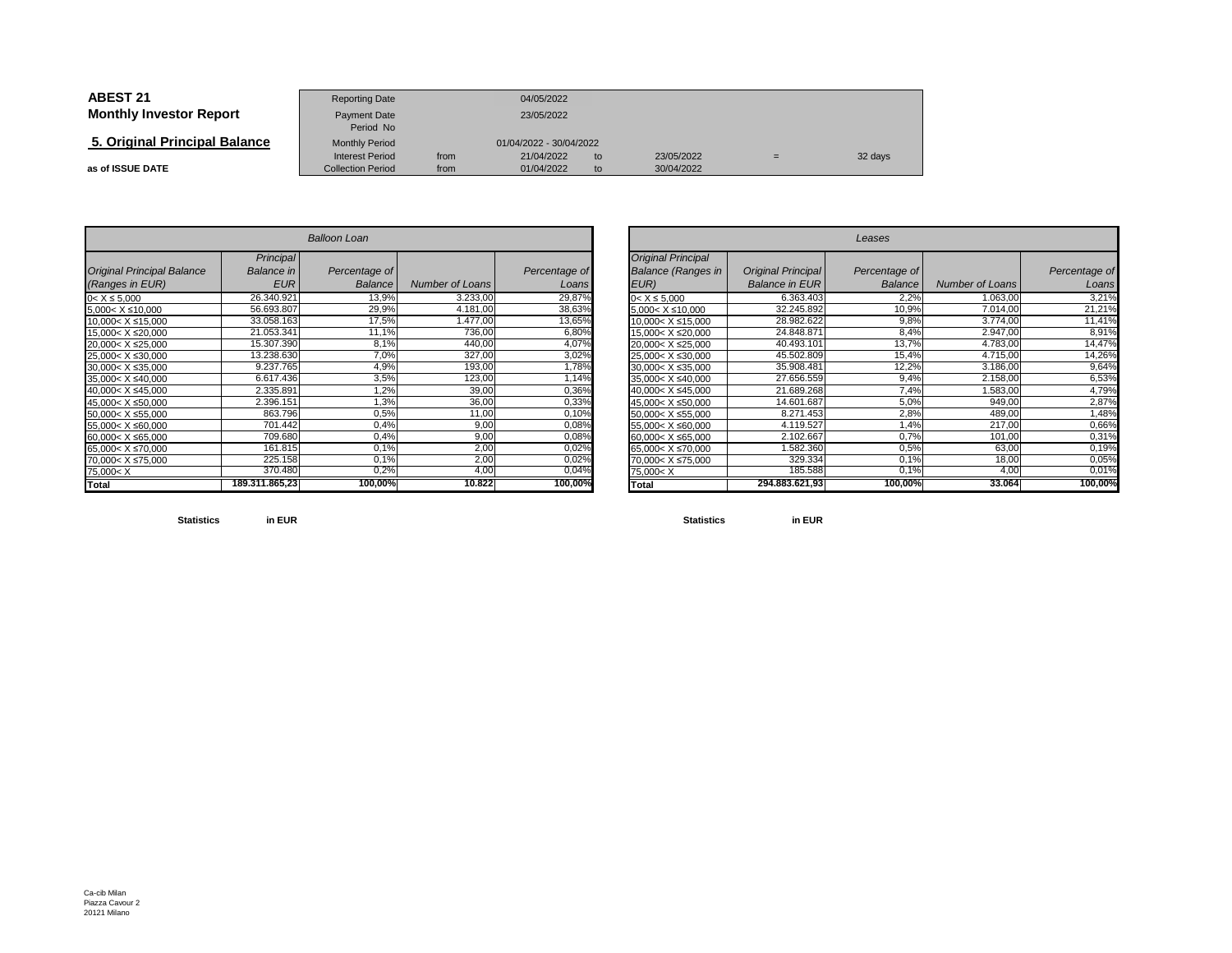| <b>ABEST 21</b>                | <b>Reporting Date</b>     |      | 04/05/2022              |    |            |     |         |
|--------------------------------|---------------------------|------|-------------------------|----|------------|-----|---------|
| <b>Monthly Investor Report</b> | Payment Date<br>Period No |      | 23/05/2022              |    |            |     |         |
| 5.1 Original PB (Graph)        | <b>Monthly Period</b>     |      | 01/04/2022 - 30/04/2022 |    |            |     |         |
|                                | <b>Interest Period</b>    | from | 21/04/2022              | to | 23/05/2022 | $=$ | 32 days |
|                                | <b>Collection Period</b>  | from | 01/04/2022              | to | 30/04/2022 |     |         |

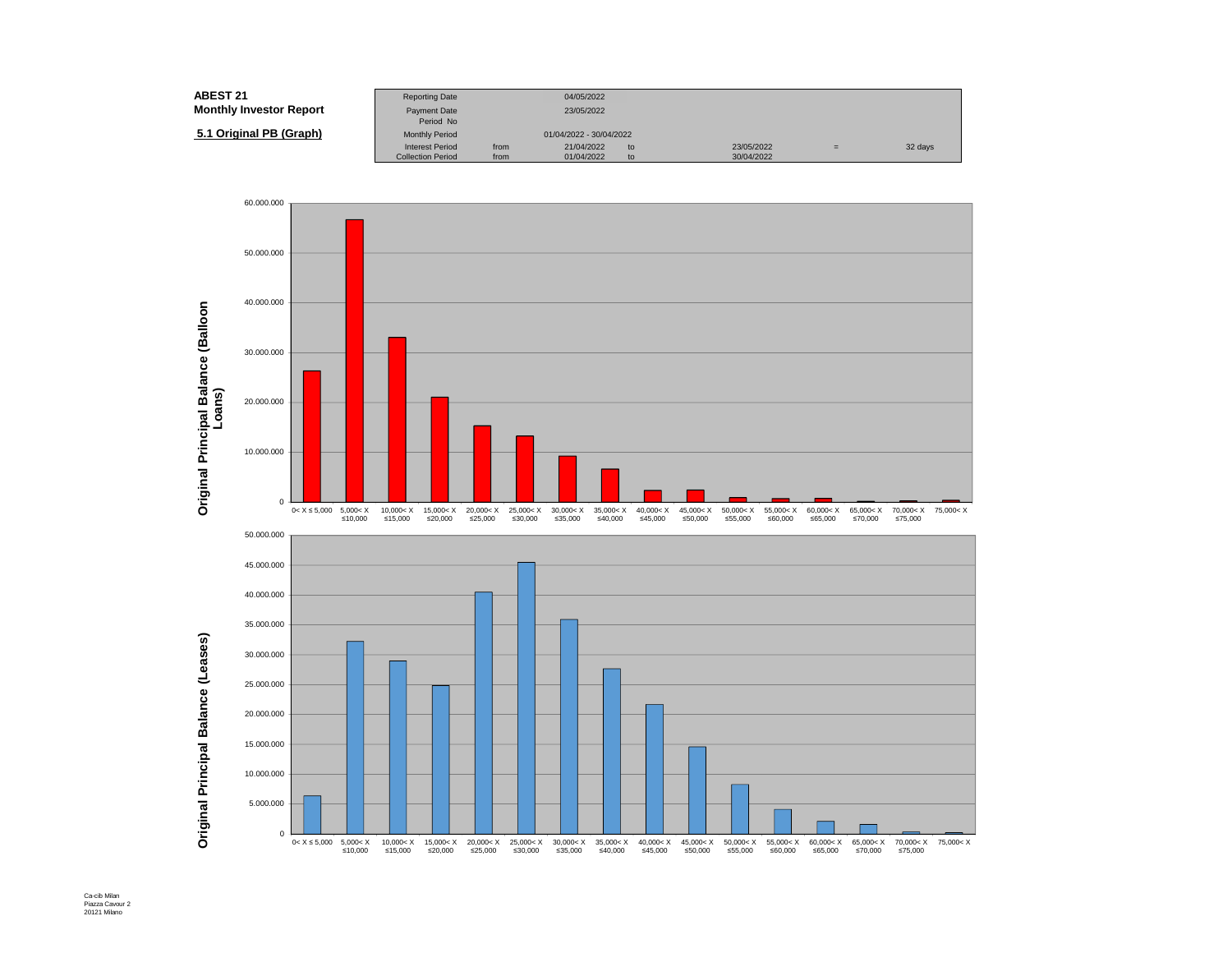| <b>ABEST 21</b>                | <b>Reporting Date</b>                              |              | 04/05/2022               |          |                          |     |         |
|--------------------------------|----------------------------------------------------|--------------|--------------------------|----------|--------------------------|-----|---------|
| <b>Monthly Investor Report</b> | Payment Date<br>Period No                          |              | 23/05/2022               |          |                          |     |         |
| 5. Original Principal Balance  | <b>Monthly Period</b>                              |              | 01/04/2022 - 30/04/2022  |          |                          |     |         |
| as of ISSUE DATE               | <b>Interest Period</b><br><b>Collection Period</b> | from<br>from | 21/04/2022<br>01/04/2022 | to<br>to | 23/05/2022<br>30/04/2022 | $=$ | 32 days |

|                                                                                              |                                             | <b>Balloon Loan</b>             |                        |                        |
|----------------------------------------------------------------------------------------------|---------------------------------------------|---------------------------------|------------------------|------------------------|
| <b>Current Principal Balance</b><br>(Ranges in EUR)                                          | Original Principal<br><b>Balance in EUR</b> | Percentage of<br><b>Balance</b> | <b>Number of Loans</b> | Percentage of<br>Loans |
| $0 < X \le 5,000$                                                                            | 25.874.126                                  | 11,8%                           | 3.023,00               | 25,84%                 |
| 5,000< X ≤10,000                                                                             | 63.215.925                                  | 28,7%                           | 4.450,00               | 38,04%                 |
| 10,000< X ≤15,000                                                                            | 43.369.835                                  | 19,7%                           | 1.947,00               | 16,65%                 |
| 15,000< X ≤20,000                                                                            | 25.734.527                                  | 11,7%                           | 898,00                 | 7,68%                  |
| 20,000< X ≤25,000                                                                            | 17.770.536                                  | 8,1%                            | 500,00                 | 4,27%                  |
| 25,000< X ≤30,000                                                                            | 14.751.114                                  | 6,7%                            | 355,00                 | 3,03%                  |
| 30,000< X ≤35,000                                                                            | 10.052.902                                  | 4,6%                            | 208,00                 | 1,78%                  |
| 35,000< X ≤40,000                                                                            | 8.679.665                                   | 3,9%                            | 160,00                 | 1,37%                  |
| 40,000< X ≤45,000                                                                            | 2.901.920                                   | 1,3%                            | 50,00                  | 0,43%                  |
| 45,000< X ≤50,000                                                                            | 3.264.523                                   | 1,5%                            | 51,00                  | 0,44%                  |
| 50.000< X ≤55.000                                                                            | 1.558.146                                   | 0,7%                            | 21,00                  | 0,18%                  |
| 55,000< X ≤60,000                                                                            | 1.558.294                                   | 0,7%                            | 20,00                  | 0,17%                  |
| 60,000< X ≤65,000                                                                            | 633.524                                     | 0,3%                            | 8,00                   | 0,07%                  |
| 65.000< X ≤70.000                                                                            | 84.928                                      | 0.0%                            | 1,00                   | 0,01%                  |
| 70,000< X ≤75,000                                                                            | 208.463                                     | 0,1%                            | 2,00                   | 0,02%                  |
| 75,000 <x< td=""><td>253.432</td><td><math>0.1\%</math></td><td>3,00</td><td>0,03%</td></x<> | 253.432                                     | $0.1\%$                         | 3,00                   | 0,03%                  |
| <b>Total</b>                                                                                 | 219.911.859,88                              | 100,00%                         | 11.697                 | 100,00%                |

|                                       |                                                    | <b>Balloon Loan</b>      |                        |                        |                                                                                              | Leases                                      |                          |                        |                        |  |  |
|---------------------------------------|----------------------------------------------------|--------------------------|------------------------|------------------------|----------------------------------------------------------------------------------------------|---------------------------------------------|--------------------------|------------------------|------------------------|--|--|
| <b>Principal Balance</b><br>s in EUR) | <b>Original Principal</b><br><b>Balance in EUR</b> | Percentage of<br>Balance | <b>Number of Loans</b> | Percentage of<br>Loans | <b>Current Principal</b><br><b>Balance (Ranges in</b><br>EUR)                                | Original Principal<br><b>Balance in EUR</b> | Percentage of<br>Balance | <b>Number of Loans</b> | Percentage of<br>Loans |  |  |
| 000                                   | 25.874.126                                         | 11,8%                    | 3.023,00               | 25,84%                 | $0 < X \le 5,000$                                                                            | 5.098.435                                   | 2,1%                     | 998,00                 | 3,00%                  |  |  |
| ≤10,000                               | 63.215.925                                         | 28,7%                    | 4.450,00               | 38,04%                 | $5,000 < X \leq 10,000$                                                                      | 30.630.069                                  | 12,5%                    | 7.823,00               | 23,54%                 |  |  |
| X ≤15,000                             | 43.369.835                                         | 19,7%                    | 1.947,00               | 16,65%                 | $10.000 < X \leq 15,000$                                                                     | 34.612.458                                  | 14,2%                    | 5.098,00               | 15,34%                 |  |  |
| X ≤20,000                             | 25.734.527                                         | 11,7%                    | 898,00                 | 7,68%                  | 15.000< X ≤20.000                                                                            | 24.753.763                                  | 10,1%                    | 3.115,00               | 9,38%                  |  |  |
| X ≤25,000                             | 17.770.536                                         | 8,1%                     | 500,00                 | 4,27%                  | 20,000< X ≤25,000                                                                            | 32.381.937                                  | 13,2%                    | 4.392,00               | 13,22%                 |  |  |
| $X \le 30,000$                        | 14.751.114                                         | 6,7%                     | 355,00                 | 3,03%                  | 25,000< X ≤30,000                                                                            | 35.851.246                                  | 14,7%                    | 4.333,00               | 13,04%                 |  |  |
| X ≤35,000                             | 10.052.902                                         | 4,6%                     | 208,00                 | 1,78%                  | 30,000< X ≤35,000                                                                            | 27.567.888                                  | 11,3%                    | 2.889,00               | 8,69%                  |  |  |
| $X \le 40,000$                        | 8.679.665                                          | 3,9%                     | 160,00                 | 1,37%                  | 35,000< X ≤40,000                                                                            | 19.191.560                                  | 7,9%                     | 0.800,00               | 5,42%                  |  |  |
| X ≤45,000                             | 2.901.920                                          | 1,3%                     | 50,00                  | 0,43%                  | 40,000< X ≤45,000                                                                            | 14.290.885                                  | 5,8%                     | .298,00                | 3,91%                  |  |  |
| $X \le 50,000$                        | 3.264.523                                          | 1,5%                     | 51,00                  | 0,44%                  | 45.000< X ≤50,000                                                                            | 9.227.929                                   | 3,8%                     | 759,00                 | 2,28%                  |  |  |
| X ≤55,000                             | 1.558.146                                          | 0.7%                     | 21,00                  | 0,18%                  | $150.000 < X \le 55,000$                                                                     | 5.276.214                                   | 2,2%                     | 394,00                 | 1,19%                  |  |  |
| X ≤60,000                             | 1.558.294                                          | 0,7%                     | 20,00                  | 0,17%                  | 55,000< X ≤60,000                                                                            | 2.666.340                                   | .1%                      | 168,00                 | 0,51%                  |  |  |
| X ≤65,000                             | 633.524                                            | 0.3%                     | 8,00                   | 0,07%                  | 60,000< X ≤65,000                                                                            | 352.547                                     | 0.6%                     | 79,00                  | 0,24%                  |  |  |
| X ≤70,000                             | 84.928                                             | 0,0%                     | 1,00                   | 0,01%                  | 65,000< X ≤70,000                                                                            | 1.078.744                                   | 0.4%                     | 61,00                  | 0,18%                  |  |  |
| X ≤75,000                             | 208.463                                            | 0,1%                     | 2,00                   | 0,02%                  | 70,000< X ≤75,000                                                                            | 189.134                                     | 0,1%                     | 13,00                  | 0,04%                  |  |  |
|                                       | 253.432                                            | 0,1%                     | 3,00                   | 0,03%                  | 75,000 <x< td=""><td>230.302</td><td><math>0.1\%</math></td><td>6,00</td><td>0,02%</td></x<> | 230.302                                     | $0.1\%$                  | 6,00                   | 0,02%                  |  |  |
|                                       | 219.911.859,88                                     | 100,00%                  | 11.697                 | 100,00%                | <b>Total</b>                                                                                 | 244.399.448.88                              | 100,00%                  | 33.226                 | 100,00%                |  |  |

**Statistics**

**in EUR**

**Statistics in EUR**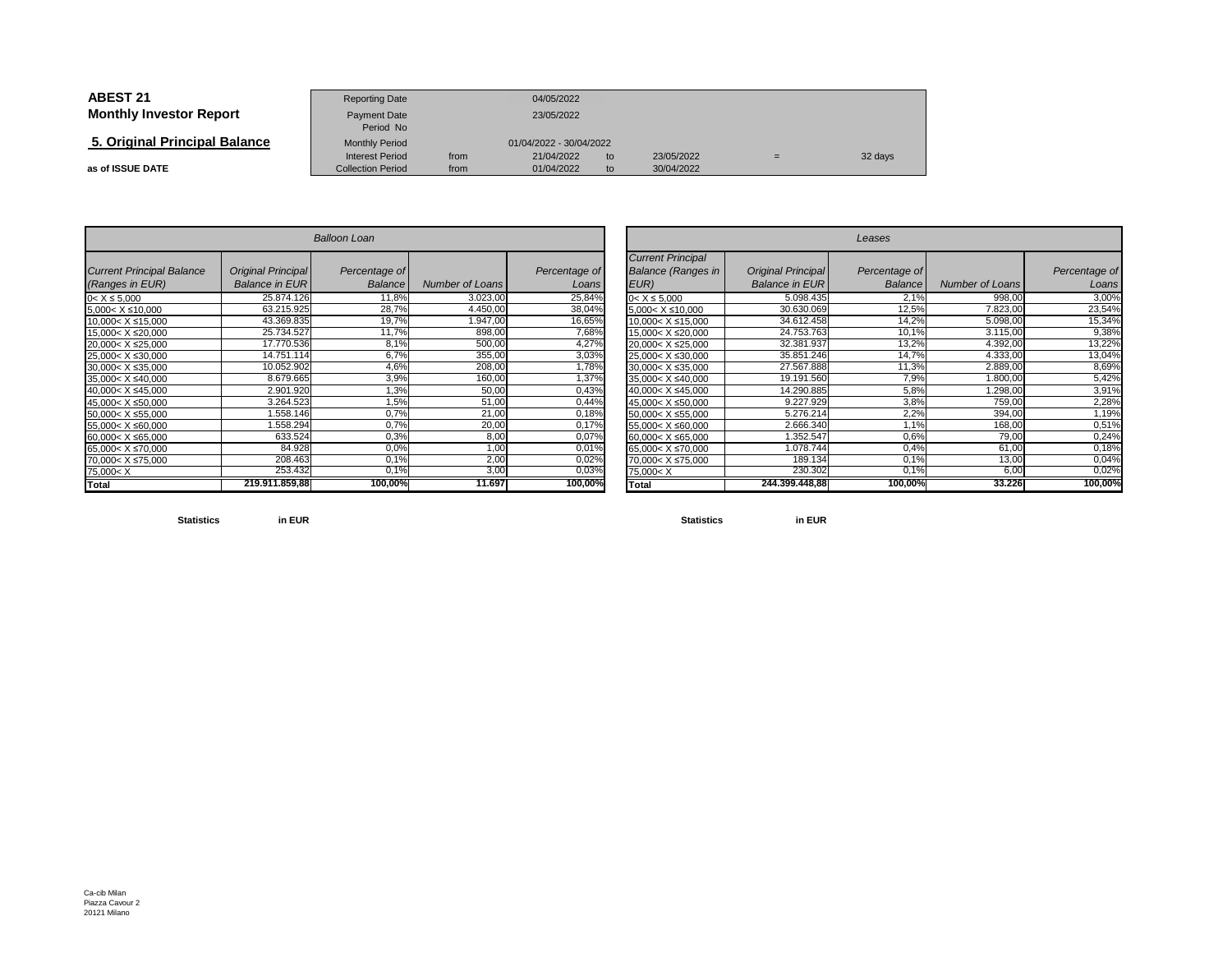| <b>ABEST 21</b>                | <b>Reporting Date</b>            |      | 04/05/2022              |    |            |   |         |
|--------------------------------|----------------------------------|------|-------------------------|----|------------|---|---------|
| <b>Monthly Investor Report</b> | <b>Payment Date</b><br>Period No |      | 23/05/2022              |    |            |   |         |
| 5.1 Original PB (Graph)        | <b>Monthly Period</b>            |      | 01/04/2022 - 30/04/2022 |    |            |   |         |
|                                | <b>Interest Period</b>           | from | 21/04/2022              | to | 23/05/2022 | = | 32 days |
|                                | <b>Collection Period</b>         | from | 01/04/2022              | to | 30/04/2022 |   |         |

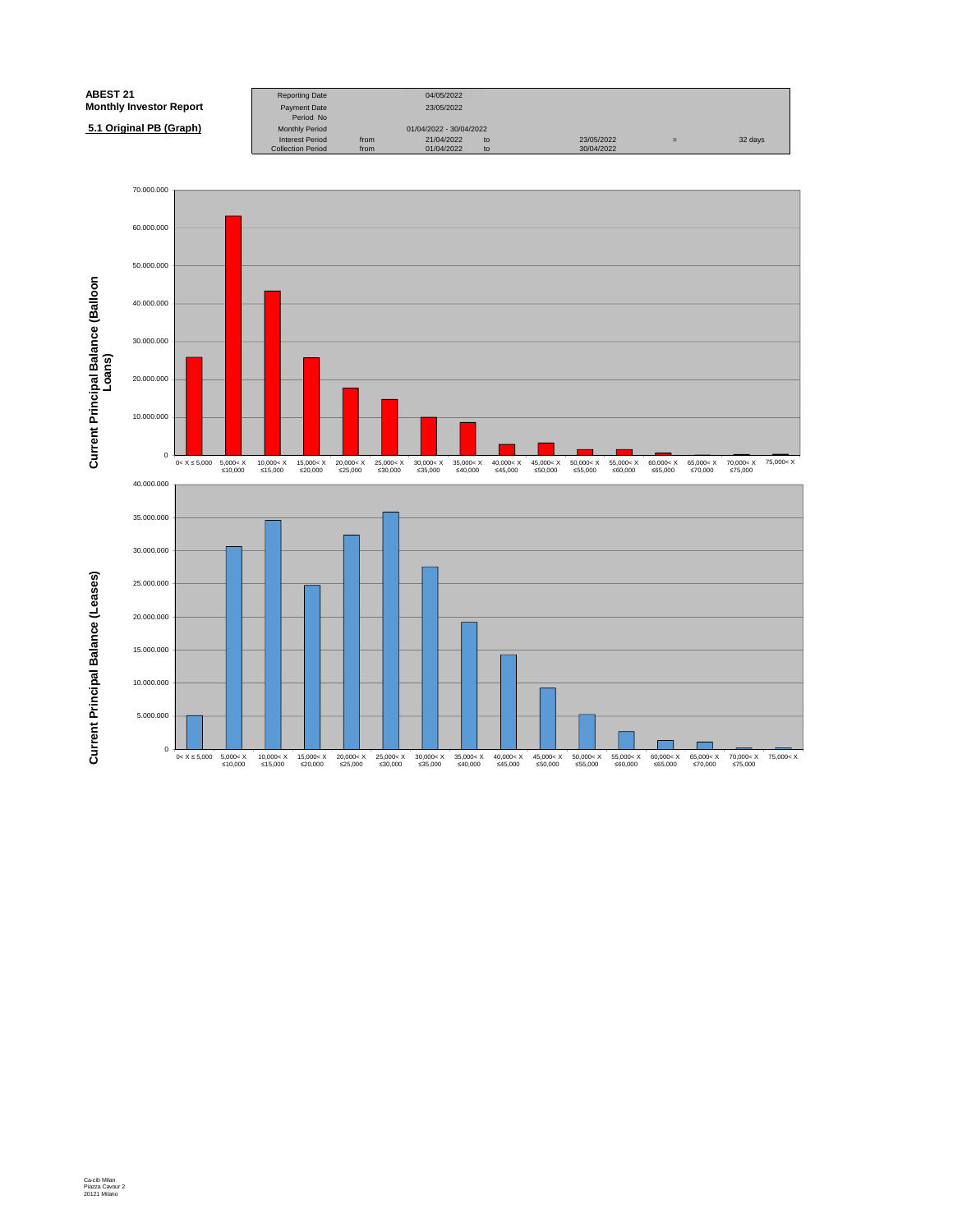**7. Borrower Concentration**

|                   | <b>Reporting Date</b>    |      | 04/05/2022              |    |            |     |         |
|-------------------|--------------------------|------|-------------------------|----|------------|-----|---------|
|                   |                          |      |                         |    |            |     |         |
| Investor Report   | Payment Date             |      | 23/05/2022              |    |            |     |         |
|                   | Period No                |      |                         |    |            |     |         |
| wer Concentration | <b>Monthly Period</b>    |      | 01/04/2022 - 30/04/2022 |    |            |     |         |
|                   | <b>Interest Period</b>   | from | 21/04/2022              | to | 23/05/2022 | $=$ | 32 days |
|                   | <b>Collection Period</b> | from | 01/04/2022              | to | 30/04/2022 |     |         |

|                | <b>Current Principal</b> | Percentage of |                        |
|----------------|--------------------------|---------------|------------------------|
| No             | <b>Balance in EUR</b>    | Balance       | <b>Number of Loans</b> |
| 1              | 325.907,04               | 0,07%         | 37                     |
| $\overline{2}$ | 259.272,86               | 0,06%         | 46                     |
| 3              | 237.560,57               | 0,05%         | 28                     |
|                | 235.698,36               | 0,05%         | 27                     |
| 5              | 223.782.27               | 0,05%         | 10                     |
| 6              | 179.120,40               | 0,04%         | 3                      |
|                | 167.923,81               | 0,04%         | 3                      |
| 8              | 167.698,54               | 0,04%         | 8                      |
| 9              | 154.533.08               | 0,03%         |                        |
| 10             | 152.554,30               | 0,03%         | 6                      |
| 11             | 150.467,61               | 0,03%         | 16                     |
| 12             | 146.650.64               | 0,03%         | 5                      |
| 13             | 131.134,13               | 0,03%         | 11                     |
| 14             | 124.440.01               | 0,03%         | $\overline{2}$         |
| 15             | 123.004,59               | 0,03%         | 3                      |
| 16             | 121.461,85               | 0,03%         |                        |
| 17             | 121.157,35               | 0,03%         | $\overline{2}$         |
| 18             | 118.489,65               | 0,03%         | 15                     |
| 19             | 117.989,54               | 0,03%         |                        |
| 20             | 111.792,53               | 0,02%         |                        |
|                | 3.370.639,13             | 0,73%         | 229                    |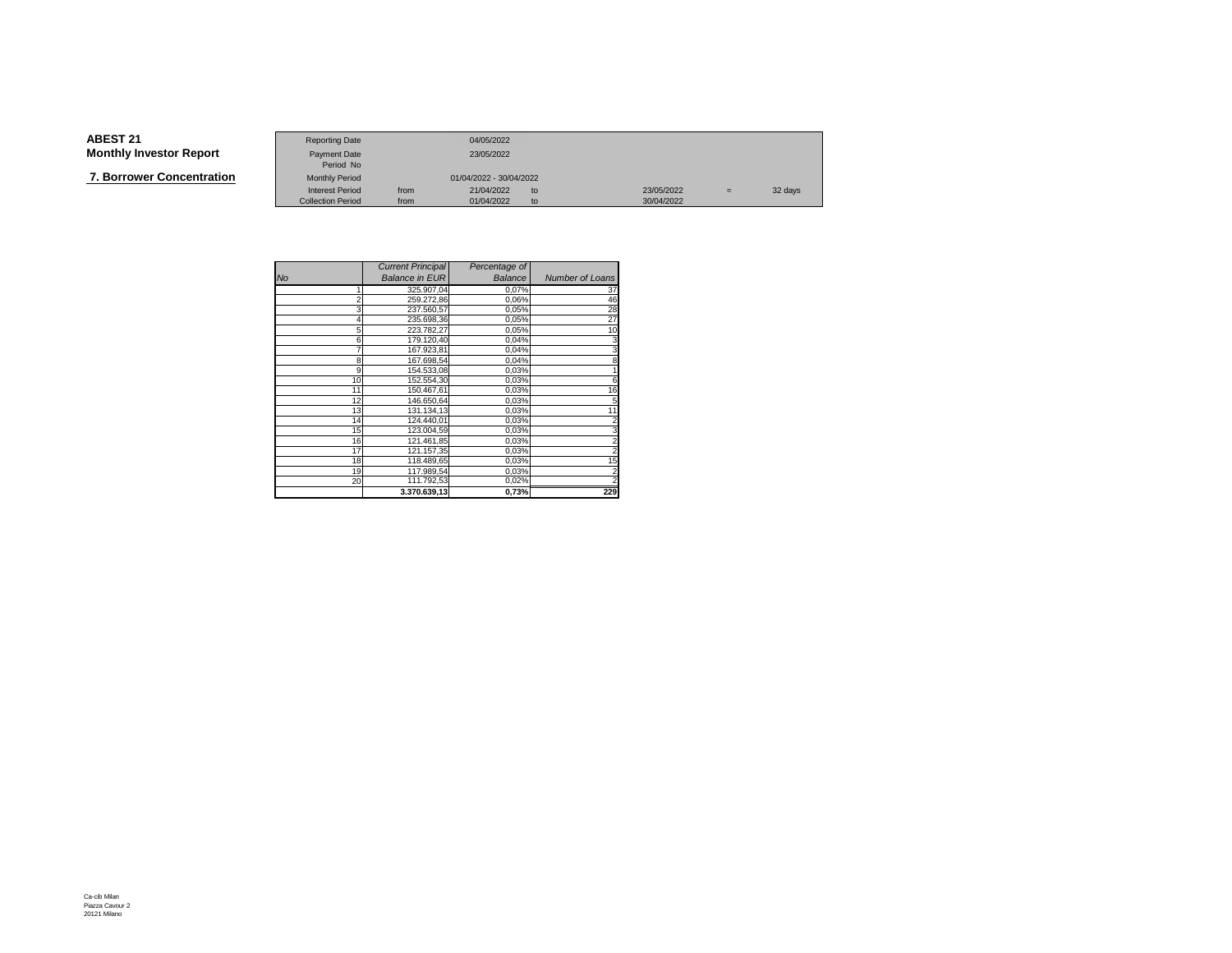**8. Geographical Distribution**

|                                   | <b>Reporting Date</b>     |      | 04/05/2022              |    |            |     |         |
|-----------------------------------|---------------------------|------|-------------------------|----|------------|-----|---------|
| Investor Report                   | Payment Date<br>Period No |      | 23/05/2022              |    |            |     |         |
| aphical Distribution <sup>.</sup> | <b>Monthly Period</b>     |      | 01/04/2022 - 30/04/2022 |    |            |     |         |
|                                   | <b>Interest Period</b>    | from | 21/04/2022              | to | 23/05/2022 | $=$ | 32 days |
|                                   | <b>Collection Period</b>  | from | 01/04/2022              | to | 30/04/2022 |     |         |

|                     |                                         | Percentage of  |                 | Percentage of |
|---------------------|-----------------------------------------|----------------|-----------------|---------------|
| <b>State</b>        | <b>Current Principal Balance in EUR</b> | <b>Balance</b> | Number of Loans | Loans         |
| Outside of Germany  | 5.745.31                                | 0,0%           |                 | 0,0%          |
| Baden-Württemberg   | 84.239.867,72                           | 18,1%          | 7.683           | 17,1%         |
| Bayern              | 87.198.873.58                           | 18,8%          | 8.263           | 18,4%         |
| Berlin              | 16.987.186.56                           | 3,7%           | 2.181           | 4,9%          |
| Brandenburg         | 12.816.614.04                           | 2,8%           | 1.416           | 3,2%          |
| Bremen              | 3.433.609.81                            | 0,7%           | 296             | 0,7%          |
| Hamburg             | 13.410.707.60                           | 2,9%           | 1.363           | 3,0%          |
| Hessen              | 44.086.109.93                           | 9,5%           | 4.094           | 9,1%          |
| Mecklenburg-Vorpomm | 3.644.027.52                            | 0,8%           | 330             | 0,7%          |
| Niedersachsen       | 29.342.967.61                           | 6,3%           | 2.768           | 6,2%          |
| Nordrhein-Westfalen | 88.342.667.01                           | 19,0%          | 8.755           | 19,5%         |
| Rheinland-Pfalz     | 27.917.366,50                           | 6,0%           | 2.423           | 5,4%          |
| Saarland            | 6.818.207.52                            | 1,5%           | 569             | 1,3%          |
| Sachsen             | 16.125.860,66                           | 3,5%           | 1.680           | 3,7%          |
| Sachsen-Anhalt      | 5.879.312,99                            | 1,3%           | 642             | 1,4%          |
| Schleswig-Holstein  | 15.668.562,44                           | 3,4%           | 1.451           | 3,2%          |
| Thüringen           | 8.393.621,96                            | 1,8%           | 1.008           | 2,2%          |
| Total               | 464.311.308.76                          | 100,00%        | 44.923          | 100,00%       |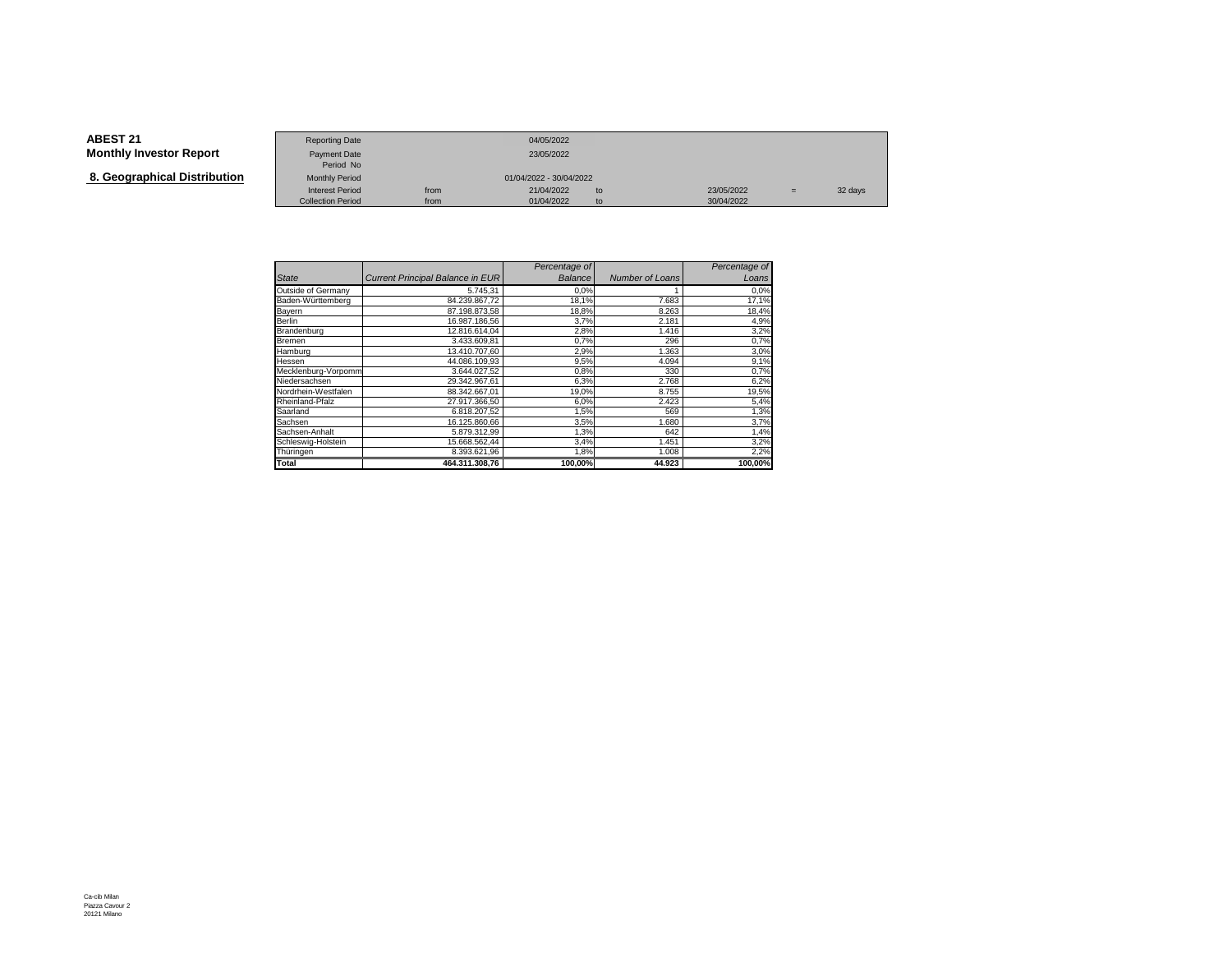#### **ABEST 21**Reporting Date 04/05/2022<br>Payment Date 23/05/2022 **Monthly Investor Report**Payment Date Period NoMonthly Period  **8.1 Geographical Distribution (Graph)**Monthly Period 01/04/2022 - 30/04/2022<br>Interest Period from 21/04/2022 Interest Period from 21/04/2022 to 23/05/2022 <sup>=</sup> 32 daysCollection Period from 01/04/2022 to 30/04/2022

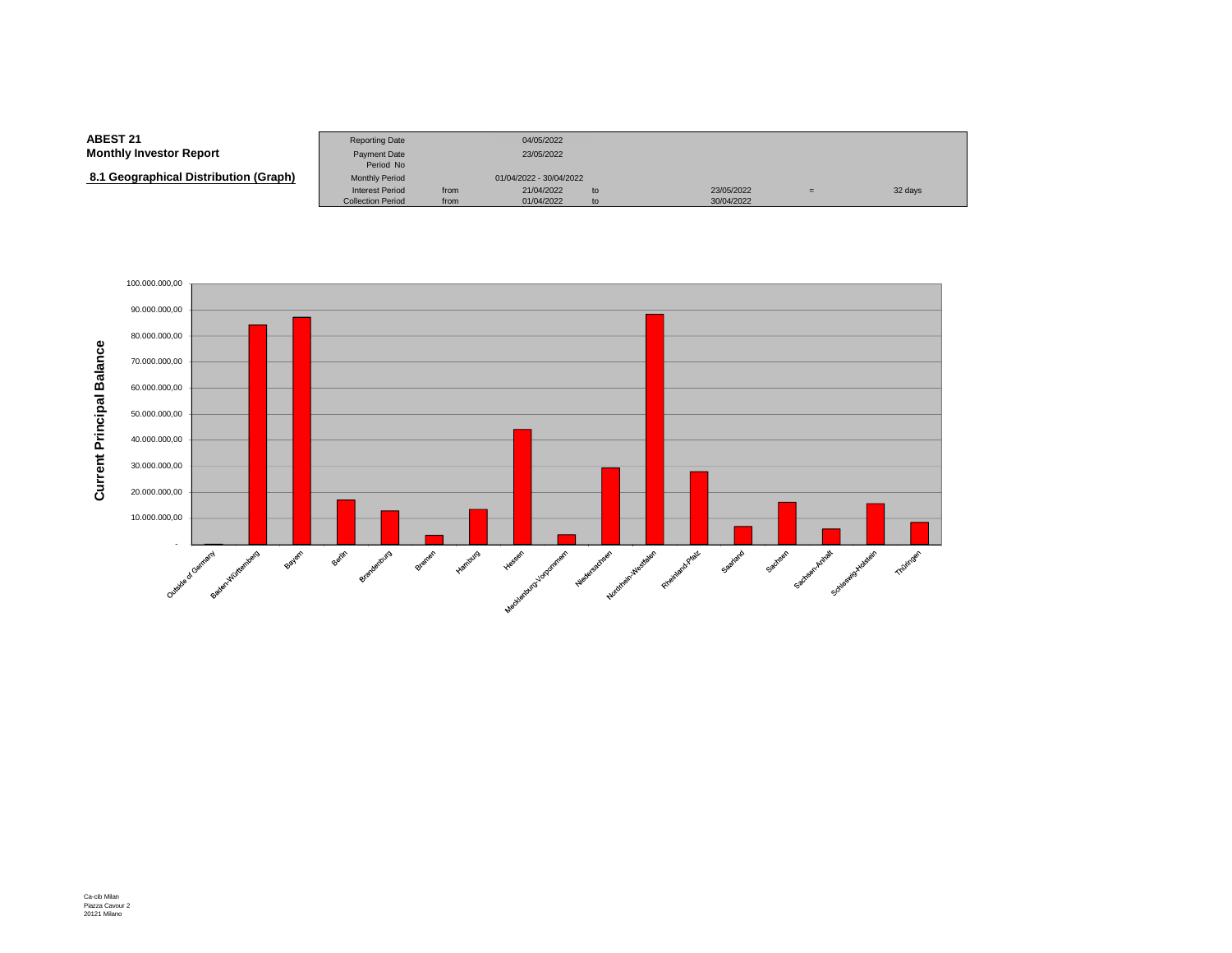| <b>ABEST 21</b>                | <b>Reporting Date</b>            |      | 04/05/2022              |     |            |     |         |
|--------------------------------|----------------------------------|------|-------------------------|-----|------------|-----|---------|
| <b>Monthly Investor Report</b> | <b>Payment Date</b><br>Period No |      | 23/05/2022              |     |            |     |         |
| 9. Object Type                 | <b>Monthly Period</b>            |      | 01/04/2022 - 30/04/2022 |     |            |     |         |
|                                | <b>Interest Period</b>           | from | 21/04/2022              | to. | 23/05/2022 | $=$ | 32 days |
|                                | <b>Collection Period</b>         | from | 01/04/2022              | to. | 30/04/2022 |     |         |

|                    |                          | Balloon Loan  |                 |               |
|--------------------|--------------------------|---------------|-----------------|---------------|
|                    | <b>Current Principal</b> | Percentage of |                 | Percentage of |
| <b>Object Type</b> | Balance in EUR           | Balance       | Number of Loans | Loans         |
| Car                | 196.514.692.33           | 89.4%         | 10.420          | 89.08%        |
| LCV                | 23.397.167.55            | 10.6%         | .277            | 10.92%        |
| Total              | 219.911.859.88           | 100%          | 11.697          | 100%          |

|       |                 |               |             |                          | Leases         |                 |
|-------|-----------------|---------------|-------------|--------------------------|----------------|-----------------|
| ae of |                 | Percentage of |             | <b>Current Principal</b> | Percentage of  |                 |
| ance  | Number of Loans | Loans         | Object Type | <b>Balance in EURI</b>   | <b>Balance</b> | Number of Loans |
| 39,4% | 10.420          | 89,08%        | Car         | 215.430.837.36           | 88.15%         | 29.115          |
| 0.6%  | .277            | 10.92%        | LCV         | 28.968.611.52            | 11.85%         | 4.11'           |
| 100%  | 11.697          | 100%          | Total       | 244.399.448.88           | 100%           | 33.226          |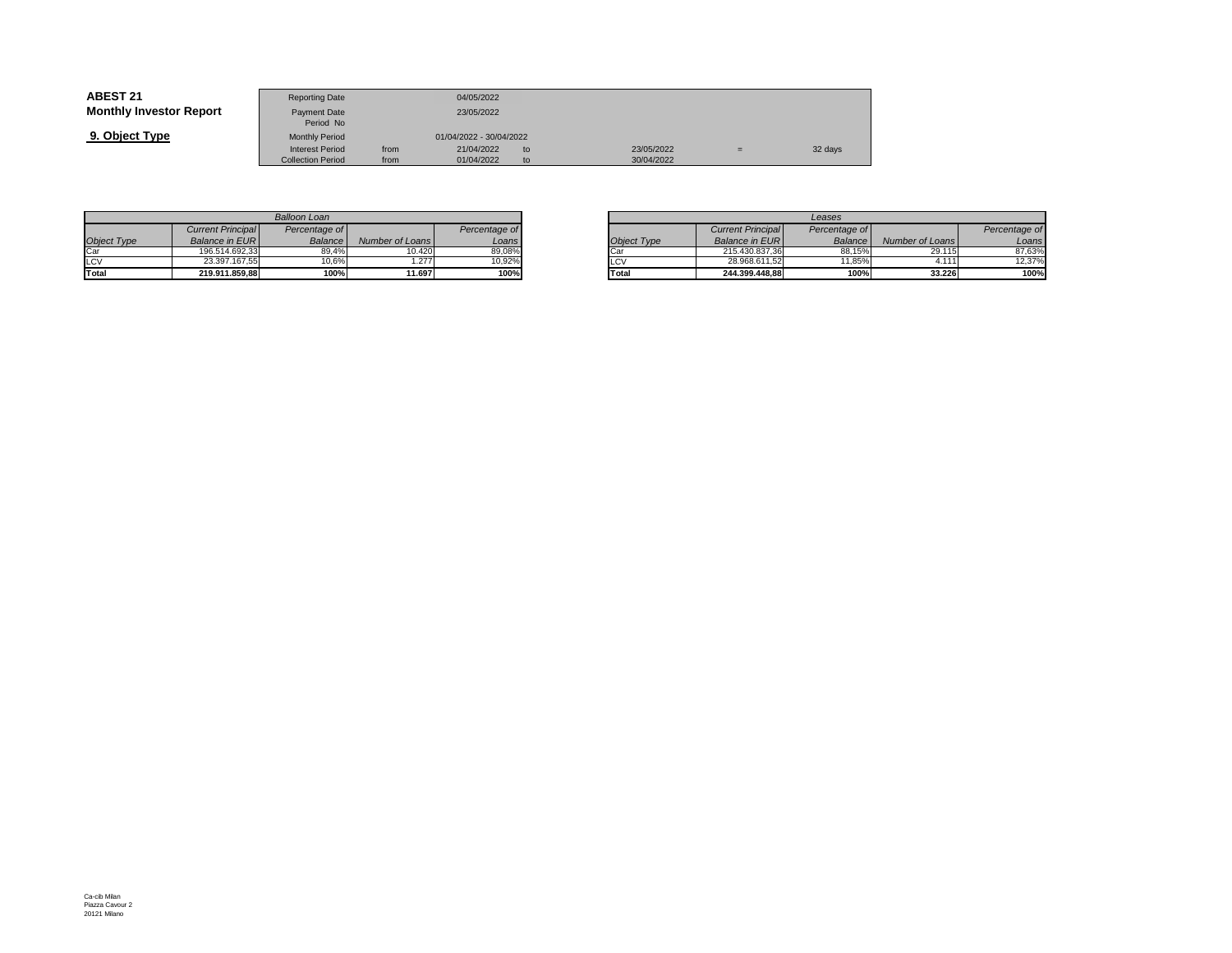**10. Insurances**

|                 | <b>Reporting Date</b>     |      | 04/05/2022              |     |            |     |         |
|-----------------|---------------------------|------|-------------------------|-----|------------|-----|---------|
| Investor Report | Payment Date<br>Period No |      | 23/05/2022              |     |            |     |         |
| <u>ances</u>    | <b>Monthly Period</b>     |      | 01/04/2022 - 30/04/2022 |     |            |     |         |
|                 | <b>Interest Period</b>    | from | 21/04/2022              | to  | 23/05/2022 | $=$ | 32 days |
|                 | <b>Collection Period</b>  | from | 01/04/2022              | to. | 30/04/2022 |     |         |
|                 |                           |      |                         |     |            |     |         |

| <b>Contract Type</b> | CPI          | GAP          | <b>Current Principal</b><br><b>Balance in EURI</b> | Percentage of<br>Balance |
|----------------------|--------------|--------------|----------------------------------------------------|--------------------------|
| <b>Balloon Loans</b> | 1.551.046,48 | 2.566.800,32 | 219.911.859.88                                     | 1.9%                     |
| Leases               | 0.00         | 0.00         | 244.399.448.88                                     | $0.0\%$                  |
| <b>Total</b>         | 1.551.046.48 | 2.566.800,32 | 464.311.308,76                                     | $0.9\%$                  |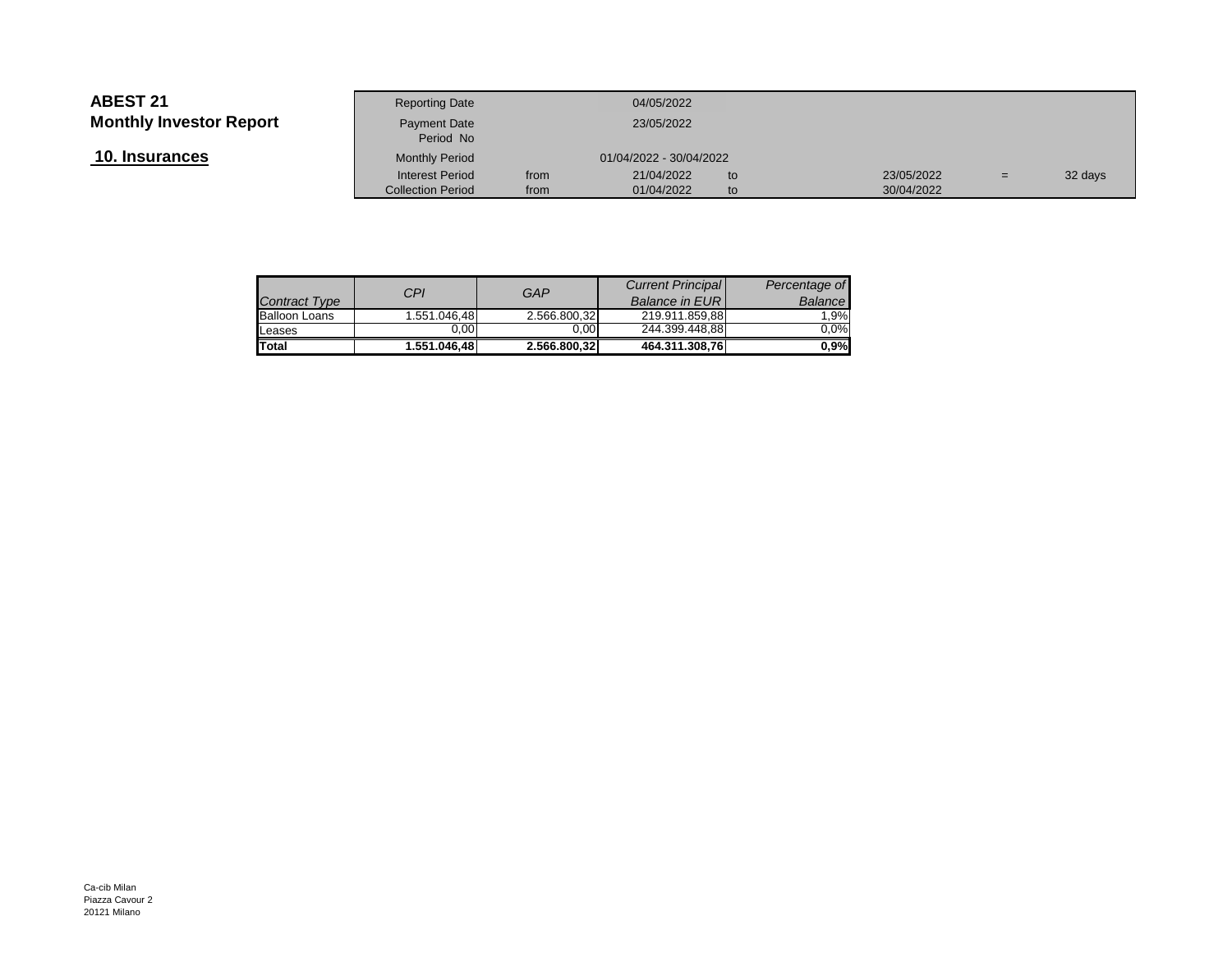## **11. Type of Contract**

|                 | <b>Reporting Date</b>     |      | 04/05/2022              |    |            |     |         |
|-----------------|---------------------------|------|-------------------------|----|------------|-----|---------|
| Investor Report | Payment Date<br>Period No |      | 23/05/2022              |    |            |     |         |
| of Contract     | <b>Monthly Period</b>     |      | 01/04/2022 - 30/04/2022 |    |            |     |         |
|                 | <b>Interest Period</b>    | from | 21/04/2022              | to | 23/05/2022 | $=$ | 32 days |
|                 | <b>Collection Period</b>  | from | 01/04/2022              | to | 30/04/2022 |     |         |

|                         |                 | Percentage of Loans in | Loan Principal in | % of Current |
|-------------------------|-----------------|------------------------|-------------------|--------------|
| Loan Type               | Number of Loans | %                      | <b>EUR</b>        | Outstanding  |
| Balloon Loans new cars  | 7.548           | 16.8%                  | 143.477.646       | 30.9%        |
| Balloon Loans used cars | 4.149           | 9.2%                   | 76.434.214        | 16.5%        |
| Leases new cars         | 33.226          | 74.0%                  | 244.399.449       | 52.6%        |
| Total                   | 44.923          | 100%                   | 464.311.308.76    | 100.0%       |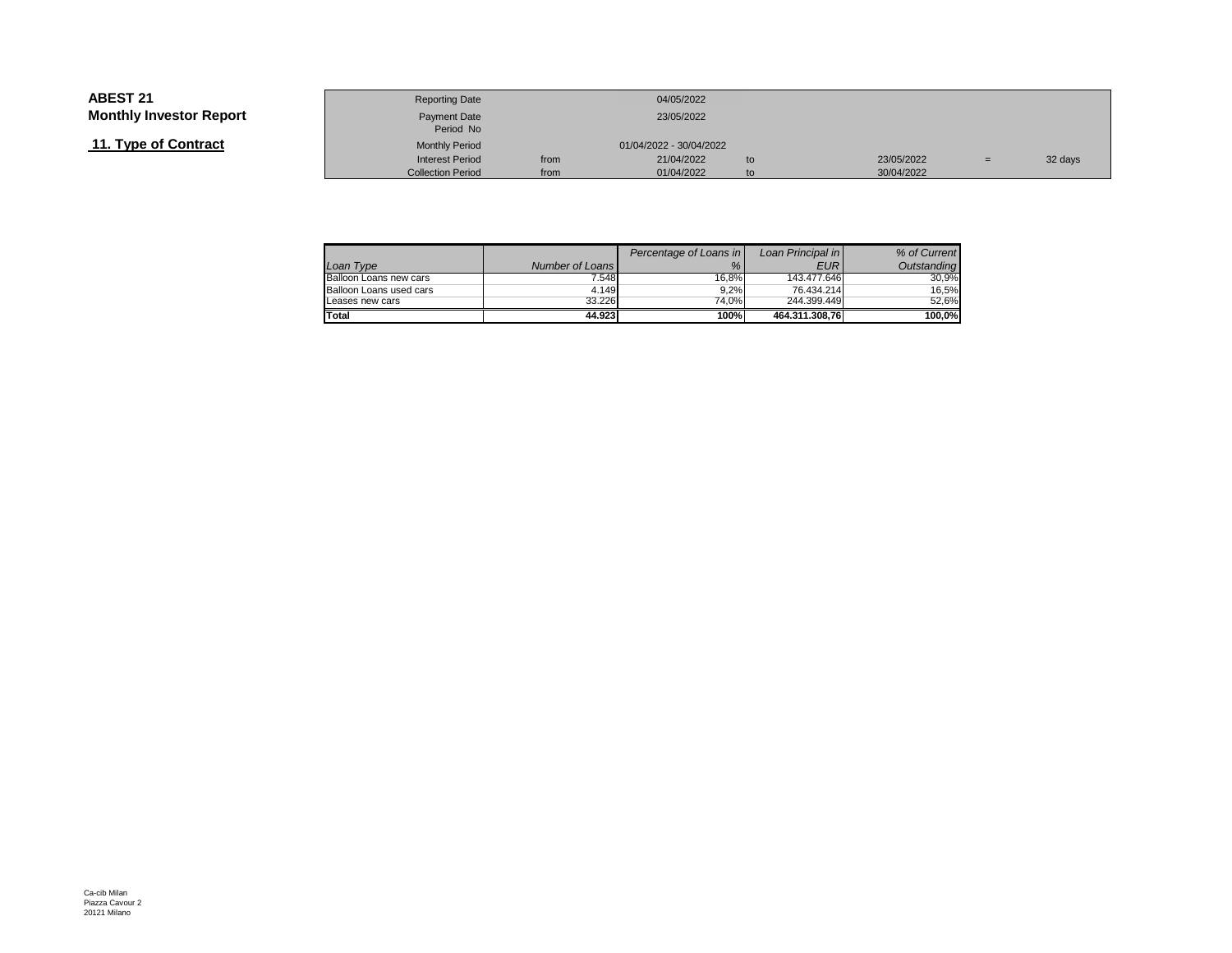| <b>ABEST 21</b>                | <b>Reporting Date</b>     |      | 04/05/2022              |    |            |     |         |
|--------------------------------|---------------------------|------|-------------------------|----|------------|-----|---------|
| <b>Monthly Investor Report</b> | Payment Date<br>Period No |      | 23/05/2022              |    |            |     |         |
| 12. Customer Yield             | <b>Monthly Period</b>     |      | 01/04/2022 - 30/04/2022 |    |            |     |         |
|                                | <b>Interest Period</b>    | from | 21/04/2022              | to | 23/05/2022 | $=$ | 32 days |
|                                | <b>Collection Period</b>  | from | 01/04/2022              | to | 30/04/2022 |     |         |

|                    |                          | <b>Balloon Loan</b> |                 |               |             |                          | Leases        |                 |               |
|--------------------|--------------------------|---------------------|-----------------|---------------|-------------|--------------------------|---------------|-----------------|---------------|
|                    | <b>Current Principal</b> | Percentage of       |                 | Percentage of |             | <b>Current Principal</b> | Percentage of |                 | Percentage of |
| <b>Yield Range</b> | <b>Balance in EURI</b>   | Balance             | Number of Loans | Loans         | Yield Range | <b>Balance in EURI</b>   | Balance       | Number of Loans | Loans         |
| 0 to 1%            | 50.186.577,13            | 22,82%              | 2.100           | 17,95%        | 0 to 3%     | 125.018.946,08           | 51,15%        | 14.440          | 43,46%        |
| 1,01 to 2%         | 20.124.545.47            | 9,15%               | 887             | 7,58%         | 3,01 to 4%  | 58.584.960.80            | 23,97%        | 9.506           | 28,61%        |
| 2,01 to 3%         | 59.455.069,37            | 27,04%              | 3.305           | 28,26%        | 4.01 to 5%  | 44.385.247.60            | 18,16%        | 6.716           | 20,21%        |
| 3,01 to 4%         | 71.721.537,38            | 32,61%              | 4.125           | 35,27%        | 5,01 to 6%  | 11.509.006,55            | 4,71%         | 1.798           | 5,41%         |
| 4,01 to 5%         | 15.958.048,81            | 7,26%               | 1.065           | 9,10%         | 6,01 to 7%  | 3.912.797,37             | 1,60%         | 599             | 1,80%         |
| 5,01 to 6%         | 2.382.367,41             | 1,08%               | 204             | 1,74%         | 7,01 to 8%  | 930.398,92               | 0,38%         | 157             | 0,47%         |
| 6,01 to 7%         | 83.714,31                | 0,04%               |                 | 0,09%         | 8,01 to 9%  | 58.091,56                | 0,02%         |                 | 0,03%         |
| 7,01 to 8%         | 0,00                     | 0,00%               |                 | 0,00%         | 9,01 to 10% | 0,00                     | 0,00%         |                 | 0,00%         |
| 8,01 to 9%         | 0,00                     | 0,00%               |                 | $0,00\%$      | >10%        | 0,00                     | 0,00%         |                 | 0,00%         |
| 9,01 to 10%        | 0.00                     | 0.00%               |                 | 0,00%         | Total       | 244.399.448.88           | 100%          | 33.226,00       | 100%          |
| >10%               | 0,00                     | 0,00%               |                 | 0,00%         |             |                          |               |                 |               |
| <b>Total</b>       | 219.911.859,88           | 100%                | 11.697,00       | 100%          | Capalonico  | $1 - 0$                  |               |                 |               |

| <b>Balloon Loan</b> |                          |               |                 |               |             |                          | Leases        |                 |               |
|---------------------|--------------------------|---------------|-----------------|---------------|-------------|--------------------------|---------------|-----------------|---------------|
|                     | <b>Current Principal</b> | Percentage of |                 | Percentage of |             | <b>Current Principal</b> | Percentage of |                 | Percentage of |
| Range               | Balance in EUR           | Balance       | Number of Loans | Loans         | Yield Range | Balance in EUR           | Balance       | Number of Loans |               |
|                     | 50.186.577,13            | 22,82%        | 2.100           | 17,95%        | 0 to 3%     | 125.018.946,08           | 51,15%        | 14.440          |               |
| o 2%                | 20.124.545,47            | 9,15%         | 887             | 7,58%         | 3,01 to 4%  | 58.584.960,80            | 23,97%        | 9.506           |               |
| o 3%                | 59.455.069,37            | 27,04%        | 3.305           | 28,26%        | 4,01 to 5%  | 44.385.247,60            | 18,16%        | 6.716           |               |
| o 4%                | 71.721.537,38            | 32,61%        | 4.125           | 35,27%        | 5,01 to 6%  | 11.509.006,55            | 4.71%         | 1.798           |               |
| o 5%                | 15.958.048,81            | 7,26%         | 1.065           | 9,10%         | 6,01 to 7%  | 3.912.797,37             | 1,60%         | 599             |               |
| о 6%                | 2.382.367,41             | $1,08\%$      | 204             | 1,74%         | 7,01 to 8%  | 930.398,92               | 0,38%         | 157             |               |
| o 7%                | 83.714,31                | 0,04%         |                 | 0,09%         | 8,01 to 9%  | 58.091,56                | 0,02%         |                 |               |
| o 8%                | 0,00                     | 0,00%         |                 | 0,00%         | 9,01 to 10% | 0,00                     | 0,00%         |                 |               |
| о 9%                | 0,00                     | 0,00%         |                 | $0,00\%$      | $>10\%$     | 0,00                     | 0,00%         |                 |               |
| o 10%               | 0,00                     | 0,00%         |                 | 0,00%         | Total       | 244.399.448,88           | 100%          | 33.226,00       |               |
|                     |                          |               |                 |               |             |                          |               |                 |               |

| <b>Statistics</b>  | in % |
|--------------------|------|
| <b>WA Interest</b> |      |

**Statistics in %** $2,61$ WA Interest

\* runs from .00 to .99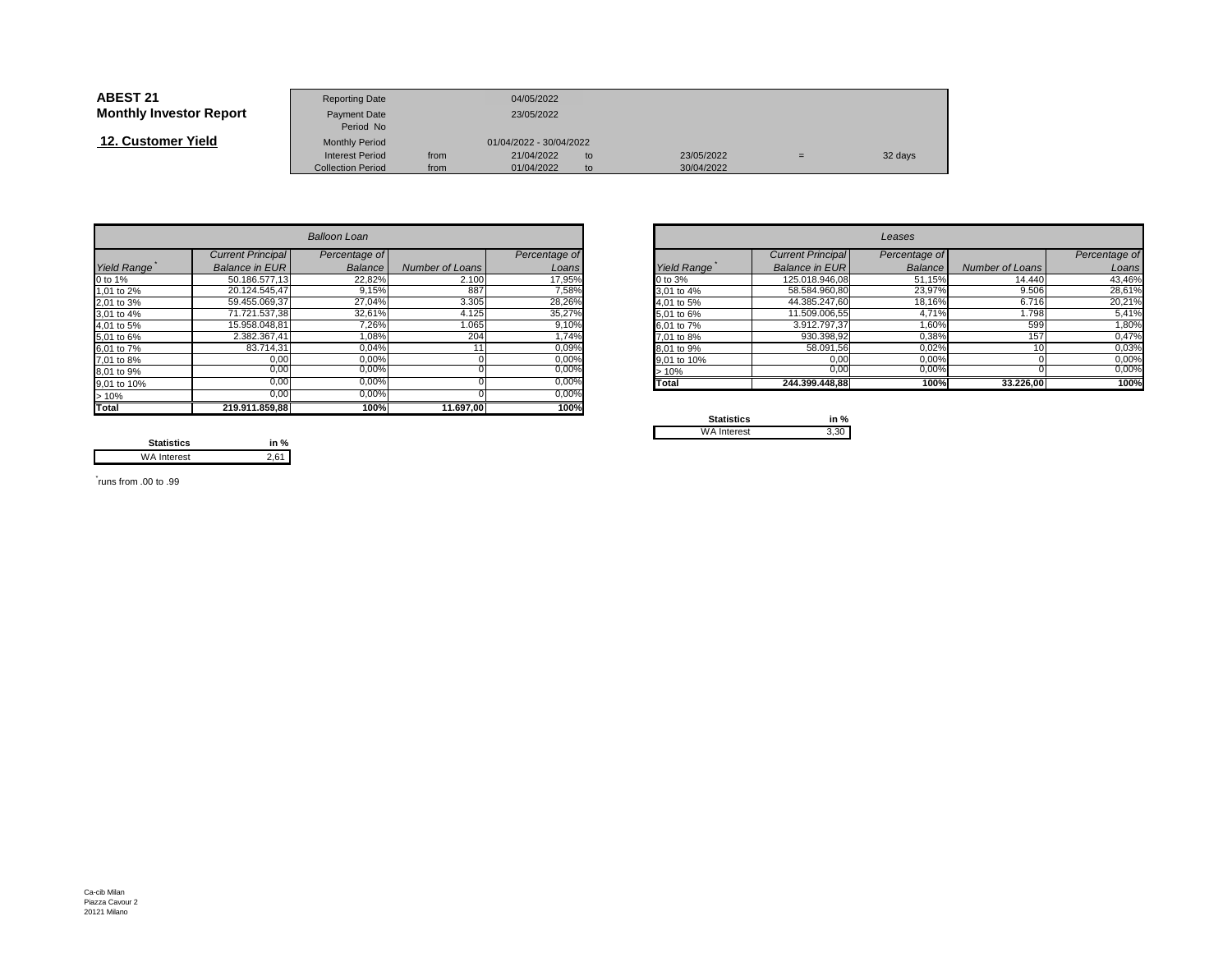| <b>ABEST 21</b>                | <b>Reporting Date</b>     |      | 04/05/2022              |    |            |     |         |
|--------------------------------|---------------------------|------|-------------------------|----|------------|-----|---------|
| <b>Monthly Investor Report</b> | Payment Date<br>Period No |      | 23/05/2022              |    |            |     |         |
| 12.1 Customer Yield (Graph)    | <b>Monthly Period</b>     |      | 01/04/2022 - 30/04/2022 |    |            |     |         |
|                                | <b>Interest Period</b>    | from | 21/04/2022              | to | 23/05/2022 | $=$ | 32 days |
|                                | <b>Collection Period</b>  | from | 01/04/2022              | to | 30/04/2022 |     |         |



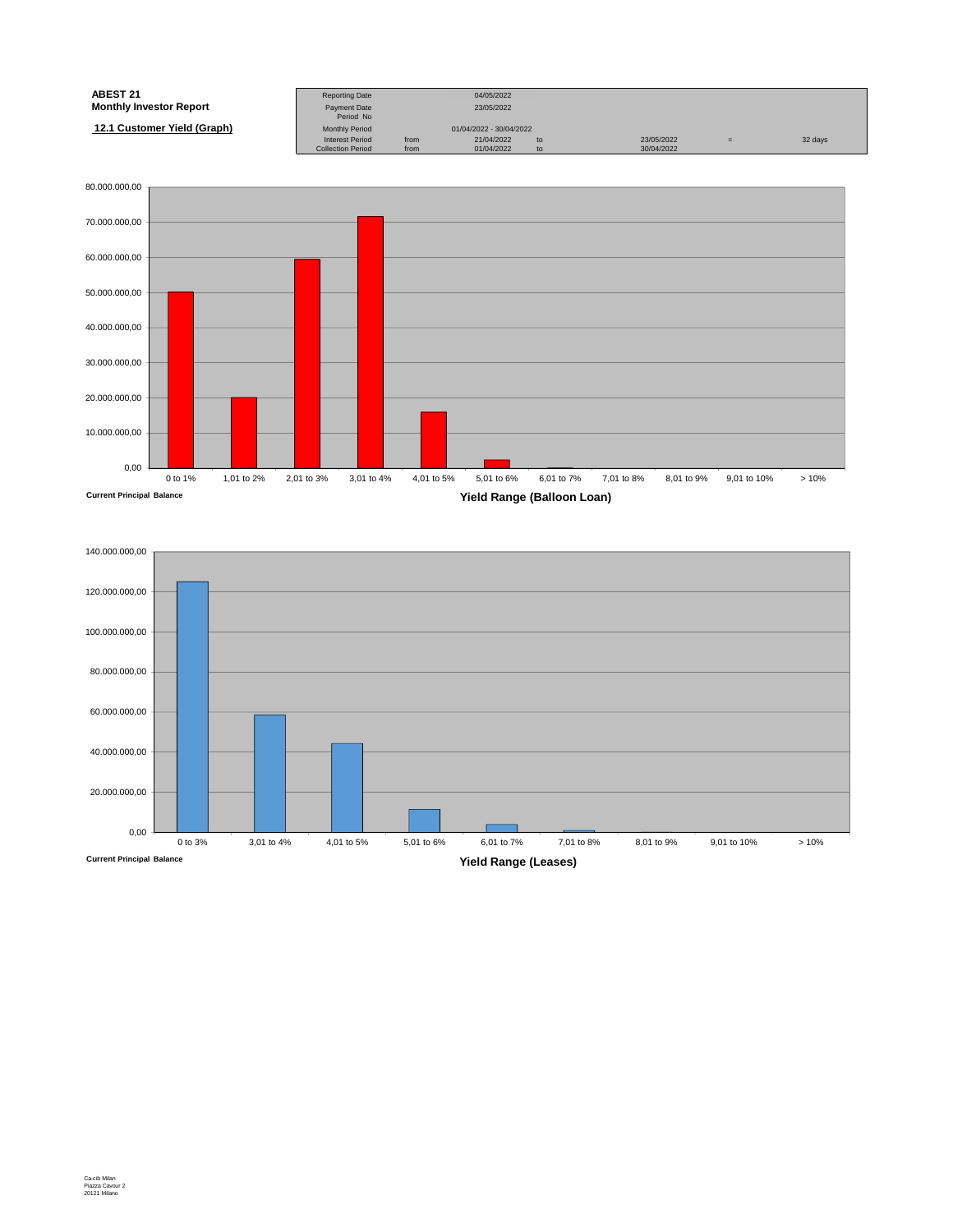| <b>ABEST 21</b>                | <b>Reporting Date</b>            |      | 04/05/2022              |    |            |     |         |
|--------------------------------|----------------------------------|------|-------------------------|----|------------|-----|---------|
| <b>Monthly Investor Report</b> | <b>Payment Date</b><br>Period No |      | 23/05/2022              |    |            |     |         |
| 13. Seasoning                  | <b>Monthly Period</b>            |      | 01/04/2022 - 30/04/2022 |    |            |     |         |
|                                | <b>Interest Period</b>           | from | 21/04/2022              | to | 23/05/2022 | $=$ | 32 days |
|                                | <b>Collection Period</b>         | from | 01/04/2022              | to | 30/04/2022 |     |         |

|                 | Balloon Loan             |                |                 |               |  |  |  |  |  |  |  |
|-----------------|--------------------------|----------------|-----------------|---------------|--|--|--|--|--|--|--|
| Seasoning in    | <b>Current Principal</b> | Percentage of  |                 | Percentage of |  |  |  |  |  |  |  |
| <b>Months</b>   | <b>Balance in EUR</b>    | <b>Balance</b> | Number of Loans | Loans         |  |  |  |  |  |  |  |
| 0 to 6 months   | 29.106.280.97            | 13,24%         | 1.125           | 9,62%         |  |  |  |  |  |  |  |
| 7 to 12 months  | 71.996.518.30            | 32,74%         | 3.088           | 26,40%        |  |  |  |  |  |  |  |
| 13 to 18 months | 68.888.974.84            | 31.33%         | 3.381           | 28,90%        |  |  |  |  |  |  |  |
| 19 to 24 months | 14.606.429.70            | 6.64%          | 745             | 6,37%         |  |  |  |  |  |  |  |
| 25 to 30 months | 5.200.580.18             | 2,36%          | 269             | 2,30%         |  |  |  |  |  |  |  |
| 31 to 36 months | 856.810.61               | 0,39%          | 52              | 0,44%         |  |  |  |  |  |  |  |
| 37 to 42 months | 614.918.31               | 0,28%          | 38              | 0,32%         |  |  |  |  |  |  |  |
| 43 to 48 months | 122.508,50               | 0,06%          | 15              | 0,13%         |  |  |  |  |  |  |  |
| 49 to 54 months | 3.885.850,64             | 1,77%          | 313             | 2,68%         |  |  |  |  |  |  |  |
| 55 to 60 months | 12.806.784.13            | 5,82%          | 1.263           | 10,80%        |  |  |  |  |  |  |  |
| 61 to 66 months | 5.222.940.03             | 2,38%          | 538             | 4,60%         |  |  |  |  |  |  |  |
| 67 to 72 months | 4.160.318.68             | 1.89%          | 483             | 4,13%         |  |  |  |  |  |  |  |
| 73 to 78 months | 1.505.965.68             | 0.68%          | 226             | 1,93%         |  |  |  |  |  |  |  |
| >78 months      | 936.979.31               | 0,43%          | 161             | 1,38%         |  |  |  |  |  |  |  |
| Total           | 219.911.859.88           | 100,00%        | 11.697          | 100,00%       |  |  |  |  |  |  |  |

| n        |                             |                 |                 |                          | Leases        |                 |               |
|----------|-----------------------------|-----------------|-----------------|--------------------------|---------------|-----------------|---------------|
| ge of    |                             | Percentage of   | Seasoning in    | <b>Current Principal</b> | Percentage of |                 | Percentage of |
| ance     | Number of Loans             | Loans           | <b>Months</b>   | <b>Balance in EUR</b>    | Balance       | Number of Loans | Loans         |
| 3,24%    | .125                        | 9,62%           | 0 to 6 months   | 42.873.402,14            | 17.54%        | 3.484           | 10,49%        |
| 2,74%    | 3.088                       | 26,40%          | 7 to 12 months  | 47.990.614,03            | 19,64%        | 4.771           | 14,36%        |
| ,33%     | 3.381                       | 28,90%          | 13 to 18 months | 50.022.714.56            | 20,47%        | 5.179           | 15,59%        |
| $5,64\%$ | 745                         | 6,37%           | 19 to 24 months | 39.409.913,14            | 16,13%        | 5.089           | 15,32%        |
| 2,36%    | 269                         | 2,30%           | 25 to 30 months | 32.215.145.67            | 13,18%        | 5.790           | 17,43%        |
| ),39%    | 52                          | 0,44%           | 31 to 36 months | 20.360.304,43            | 8,33%         | 5.374           | 16,17%        |
| 0,28%    | 38                          | 0,32%           | 37 to 42 months | 7.698.509,13             | 3.15%         | 1.865           | 5,61%         |
| 06%)     | 15                          | 0,13%           | 43 to 60 months | 3.828.845,78             | .57%          | 1.674           | 5,04%         |
| ,77%     | 313                         | 2,68%           | Total           | 244.399.448.88           | 100,00%       | 33.226          | 100,00%       |
| $-0.001$ | $\sim$ $\sim$ $\sim$ $\sim$ | $1 - 2 - 2 - 1$ |                 |                          |               |                 |               |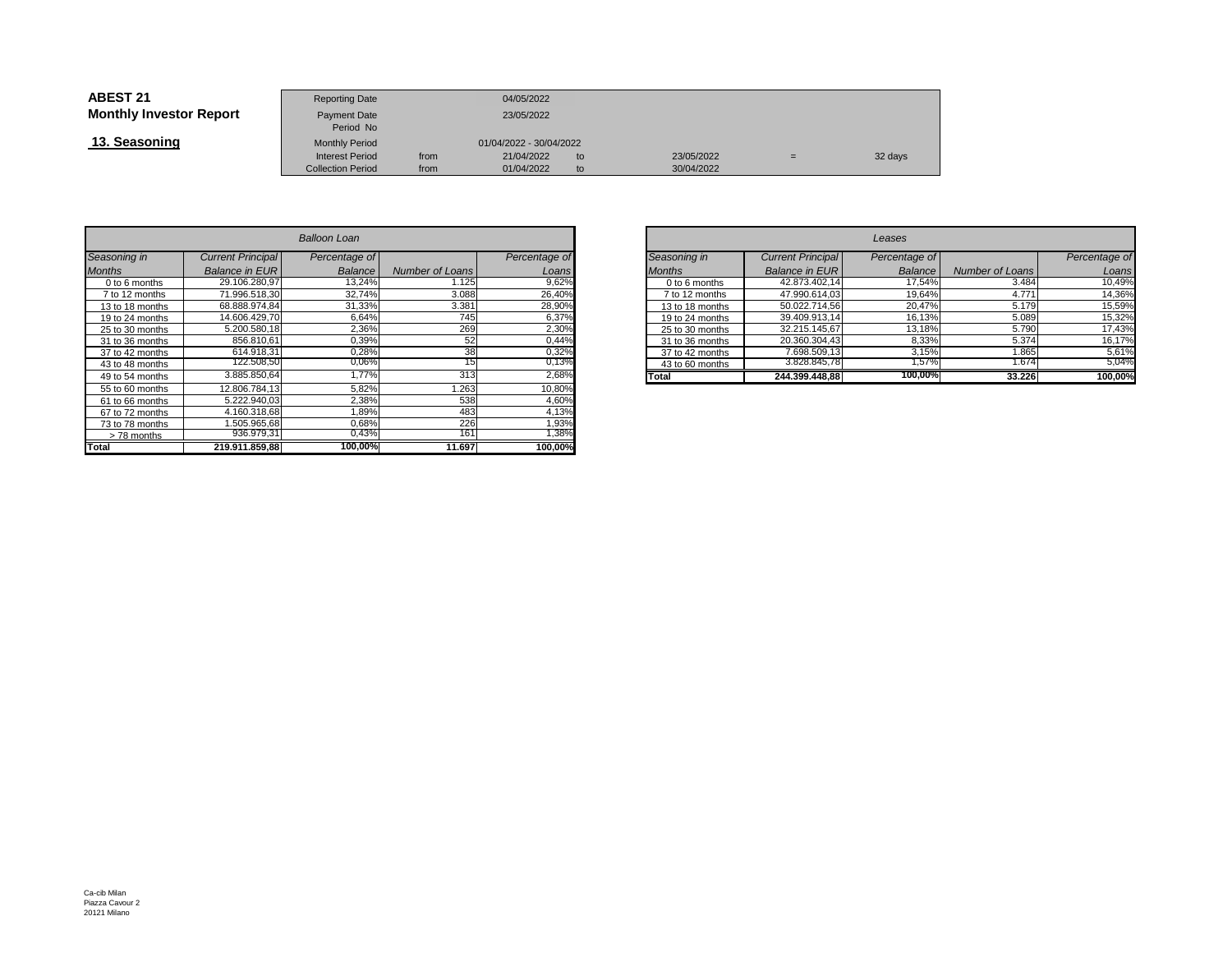

Ca-cib Milan Piazza Cavour 2 20121 Milano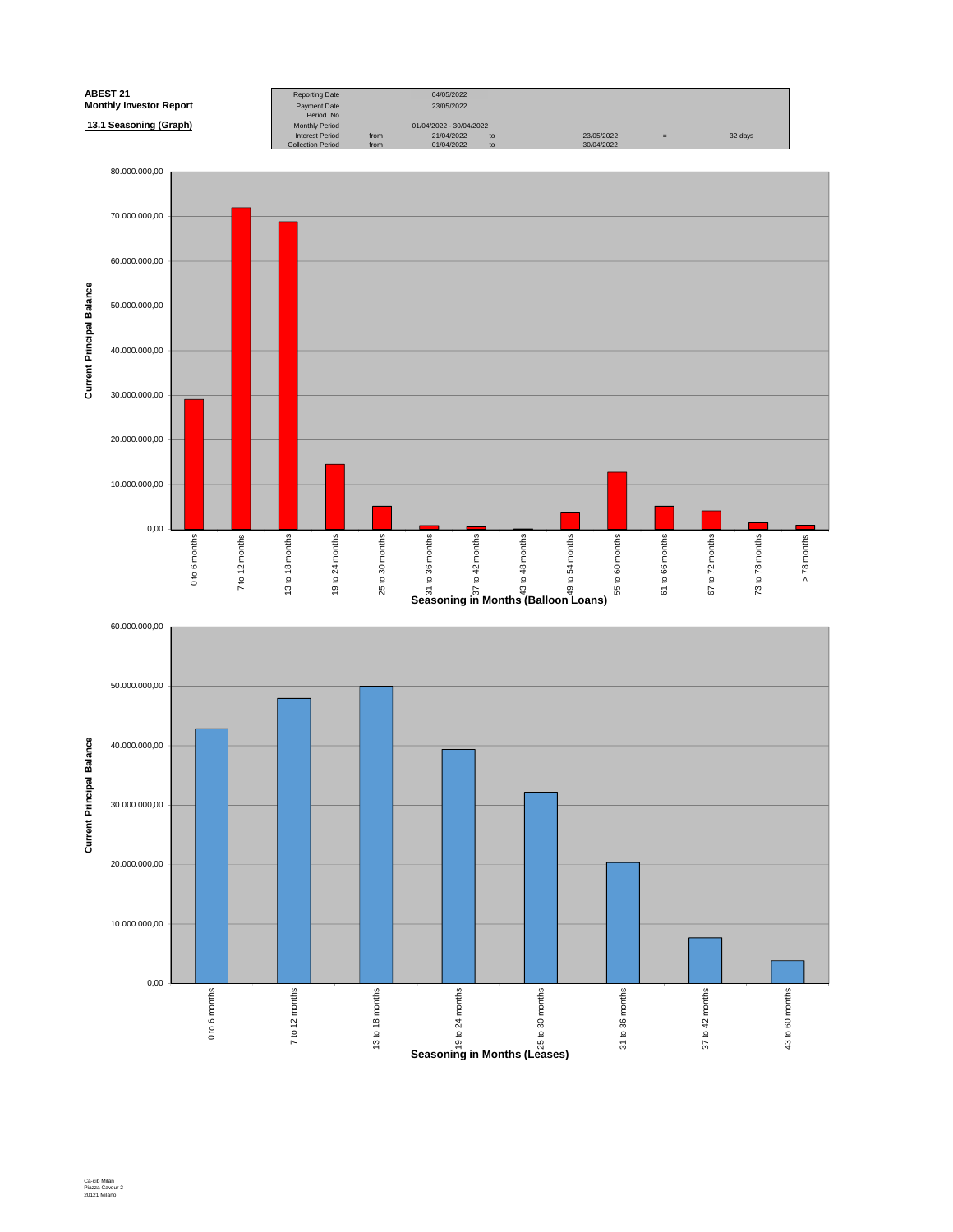| <b>ABEST 21</b>                | <b>Reporting Date</b>            |      | 04/05/2022              |    |            |     |         |
|--------------------------------|----------------------------------|------|-------------------------|----|------------|-----|---------|
| <b>Monthly Investor Report</b> | <b>Payment Date</b><br>Period No |      | 23/05/2022              |    |            |     |         |
| 14. Remaining Term             | <b>Monthly Period</b>            |      | 01/04/2022 - 30/04/2022 |    |            |     |         |
|                                | <b>Interest Period</b>           | from | 21/04/2022              | to | 23/05/2022 | $=$ | 32 days |
|                                | <b>Collection Period</b>         | from | 01/04/2022              | to | 30/04/2022 |     |         |

| Balloon Loan      |                          |               |                 |               |  |  |  |  |  |
|-------------------|--------------------------|---------------|-----------------|---------------|--|--|--|--|--|
| Remaining Term in | <b>Current Principal</b> | Percentage of |                 | Percentage of |  |  |  |  |  |
| <b>Months</b>     | <b>Balance in EUR</b>    | Balance       | Number of Loans | Loans         |  |  |  |  |  |
| 0 to 6 months     | 8.483.532.26             | 3,86%         | 1.125           | 9,62%         |  |  |  |  |  |
| 7 to 12 months    | 6.183.896.46             | 2,81%         | 3.088           | 26,40%        |  |  |  |  |  |
| 13 to 18 months   | 9.407.849.63             | 4,28%         | 3.381           | 28,90%        |  |  |  |  |  |
| 19 to 24 months   | 14.201.404.63            | 6,46%         | 745             | 6,37%         |  |  |  |  |  |
| 25 to 30 months   | 21.876.607.27            | 9,95%         | 269             | 2,30%         |  |  |  |  |  |
| 31 to 36 months   | 34.325.971.76            | 15,61%        | 52              | 0,44%         |  |  |  |  |  |
| 37 to 42 months   | 32.093.801,97            | 14,59%        | 38              | 0,32%         |  |  |  |  |  |
| 43 to 48 months   | 26.090.283.20            | 11,86%        | 15              | 0,13%         |  |  |  |  |  |
| 49 to 54 months   | 18.725.449.16            | 8,51%         | 313             | 2,68%         |  |  |  |  |  |
| 55 to 60 months   | 18.162.059,19            | 8,26%         | 1.263           | 10,80%        |  |  |  |  |  |
| 61 to 66 months   | 11.601.886.87            | 5,28%         | 538             | 4,60%         |  |  |  |  |  |
| 67 to 72 months   | 8.075.439.67             | 3,67%         | 483             | 4,13%         |  |  |  |  |  |
| 73 to 78 months   | 7.636.400.58             | 3,47%         | 226             | 1,93%         |  |  |  |  |  |
| >78 months        | 3.047.277,23             | 1,39%         | 161             | 1,38%         |  |  |  |  |  |
| <b>Total</b>      | 219.911.859,88           | 100,00%       | 11.697          | 100,00%       |  |  |  |  |  |

| $\overline{r}$              |                 |               |  | Leases                   |                          |               |                 |               |  |  |  |
|-----------------------------|-----------------|---------------|--|--------------------------|--------------------------|---------------|-----------------|---------------|--|--|--|
| ge of                       |                 | Percentage of |  | <b>Remaining Term in</b> | <b>Current Principal</b> | Percentage of |                 | Percentage of |  |  |  |
| ance                        | Number of Loans | Loans         |  | <b>Months</b>            | <b>Balance in EUR</b>    | Balance       | Number of Loans | Loans         |  |  |  |
| 3,86%                       | 1.125           | 9,62%         |  | 0 to 6 months            | 8.093.398.44             | 3,31%         | 5.078           | 15,28%        |  |  |  |
| 2,81%                       | 3.088           | 26,40%        |  | 7 to 12 months           | 20.461.443.34            | 8,37%         | 5.096           | 15,34%        |  |  |  |
| 1,28%                       | 3.381           | 28,90%        |  | 13 to 18 months          | 33.230.789,29            | 13,60%        | 5.474           | 16,48%        |  |  |  |
| 3,46%                       | 745             | 6,37%         |  | 19 to 24 months          | 38.777.189.44            | 15,87%        | 4.717           | 14,20%        |  |  |  |
| ,95%                        | 269             | 2,30%         |  | 25 to 30 months          | 42.138.078.83            | 17.24%        | 4.396           | 13,23%        |  |  |  |
| $5,61\%$                    | 52              | 0,44%         |  | 31 to 36 months          | 39.613.670.75            | 16,21%        | 3.678           | 11,07%        |  |  |  |
| .59%                        | 38              | 0,32%         |  | 37 to 42 months          | 29.972.452.36            | 12,26%        | 2.514           | 7,57%         |  |  |  |
| ,86%                        | 15              | 0.13%         |  | 43 to 48 months          | 24.108.427.73            | 9,86%         | 808.1           | 5,44%         |  |  |  |
| 3,51%                       | 313             | 2,68%         |  | 49 to 54 months          | 5.367.553.63             | 2,20%         | 318             | 0,96%         |  |  |  |
| 3,26%                       | .263            | 10,80%        |  | 55 to 60 months          | 2.636.445.07             | 1,08%         | 147             | 0,44%         |  |  |  |
| 5,28%                       | 538             | 4,60%         |  | Total                    | 244.399.448.88           | 100,00%       | 33.226          | 100,00%       |  |  |  |
| $\sim$ $\sim$ $\sim$ $\sim$ | 100             | 1.001         |  |                          |                          |               |                 |               |  |  |  |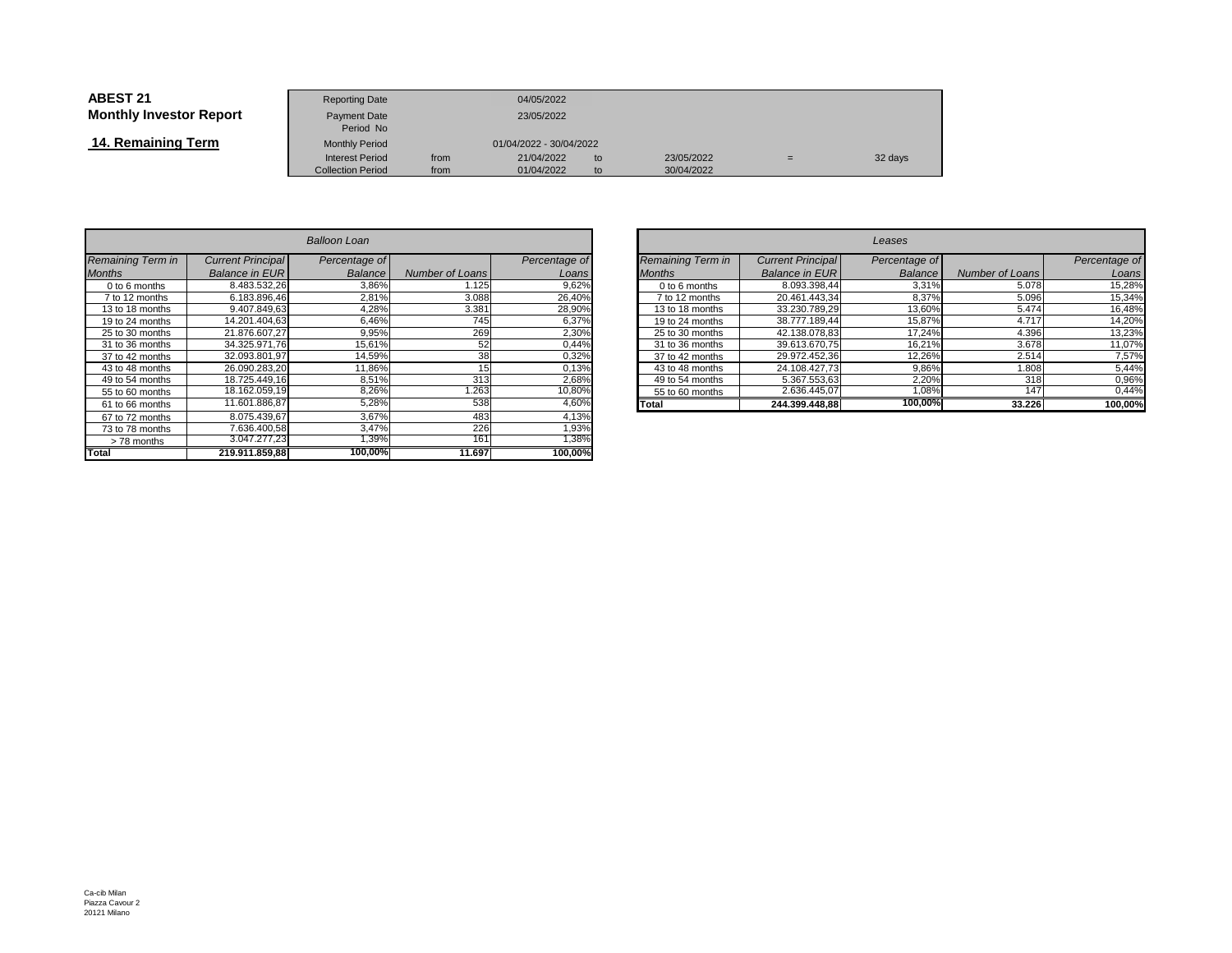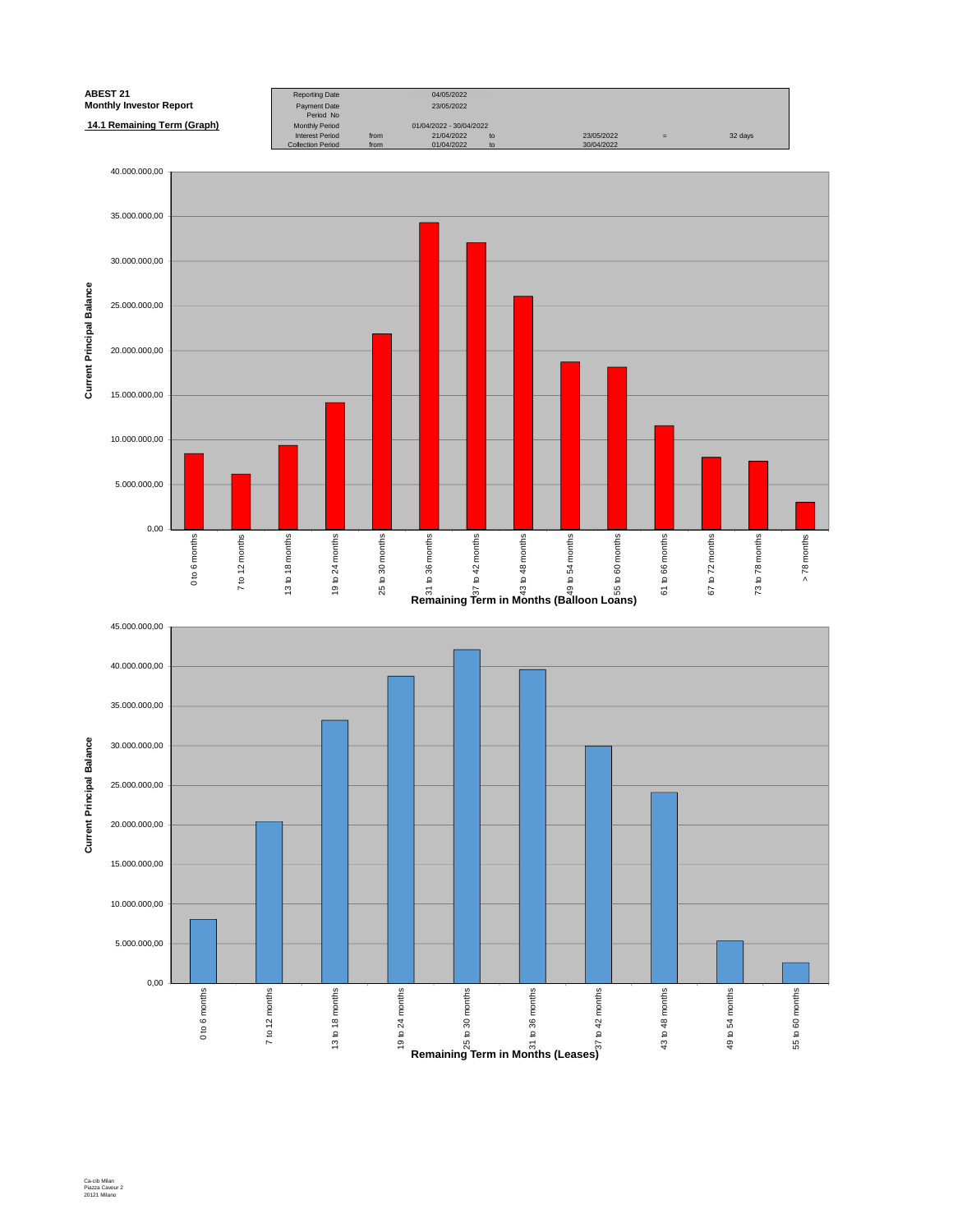| <b>ABEST 21</b>                | <b>Reporting Date</b>     |                         | 04/05/2022 |    |            |   |         |
|--------------------------------|---------------------------|-------------------------|------------|----|------------|---|---------|
| <b>Monthly Investor Report</b> | Payment Date<br>Period No |                         | 23/05/2022 |    |            |   |         |
| 15. Original Term              | <b>Monthly Period</b>     | 01/04/2022 - 30/04/2022 |            |    |            |   |         |
|                                | <b>Interest Period</b>    | from                    | 21/04/2022 | to | 23/05/2022 | = | 32 days |
|                                | <b>Collection Period</b>  | from                    | 01/04/2022 | to | 30/04/2022 |   |         |

|                   |                          | Balloon Loan   |                        |               |                         |
|-------------------|--------------------------|----------------|------------------------|---------------|-------------------------|
| Remaining Term in | <b>Current Principal</b> | Percentage of  |                        | Percentage of | Remaining Term in       |
| <b>Months</b>     | <b>Balance in EUR</b>    | <b>Balance</b> | <b>Number of Loans</b> | Loans         | <b>Months</b>           |
| $0$ to 6 months   | 0.00                     | 0.00%          |                        | 0,00%         | 0 to 6 months           |
| 7 to 12 months    | 138.792,22               | 0,06%          | 13                     | 0,11%         | 7 to 12 months          |
| 13 to 18 months   | 398.021.07               | 0.18%          | 23                     | 0,20%         | 13 to 18 months         |
| 19 to 24 months   | 2.576.338.74             | 1.17%          | 176                    | 1.50%         | 19 to 24 months         |
| 25 to 30 months   | 430.425,53               | 0,20%          | 27                     | 0,23%         | 25 to 30 months         |
| 31 to 36 months   | 20.509.187.89            | 9,33%          | 993                    | 8,49%         | 31 to 36 months         |
| 37 to 42 months   | 761.953.34               | 0.35%          | 38                     | 0,32%         | 37 to 42 months         |
| 43 to 48 months   | 75.846.092.02            | 34.49%         | 3.646                  | 31,17%        | 43 to 48 months         |
| 49 to 54 months   | 1.022.371.97             | 0.46%          | 40                     | 0,34%         | 49 to 54 months         |
| 55 to 60 months   | 49.400.358.14            | 22,46%         | 2.493                  | 21,31%        | 55 to 60 months         |
| 61 to 66 months   | 1.253.829.18             | 0.57%          | 81                     | 0,69%         | Total                   |
| 67 to 72 months   | 20.043.244.80            | 9,11%          | 1.109                  | 9,48%         |                         |
| 73 to 78 months   | 1.610.055.35             | 0.73%          | 97                     | 0,83%         |                         |
| > 78 months       | 45.921.189,63            | 20,88%         | 2.961                  | 25,31%        | <b>Statistics</b>       |
| <b>Total</b>      | 219.911.859,88           | 100.00%        | 11.697                 | 100,00%       | <b>WA Original Term</b> |

| $\overline{r}$ |                          |               |                   |                          | Leases        |                 |               |
|----------------|--------------------------|---------------|-------------------|--------------------------|---------------|-----------------|---------------|
| ge of          |                          | Percentage of | Remaining Term in | <b>Current Principal</b> | Percentage of |                 | Percentage of |
| ance           | Number of Loans          | Loans         | <b>Months</b>     | <b>Balance in EUR</b>    | Balance       | Number of Loans | Loans         |
| $0,00\%$       |                          | 0,00%         | 0 to 6 months     | 0,00                     | 0,00%         |                 | 0,00%         |
| $0,06\%$       | 13.                      | 0,11%         | 7 to 12 months    | 0,00                     | 0,00%         |                 | 0,00%         |
| ,18%           | 23                       | 0,20%         | 13 to 18 months   | 260.269,08               | 0,11%         | 473             | 1,42%         |
| ,17%           | 176                      | 1,50%         | 19 to 24 months   | 1.843.680,63             | 0.75%         | 711             | 2,14%         |
| ,20%           | 27                       | 0,23%         | 25 to 30 months   | 303.504.19               | 0,12%         | 54              | 0,16%         |
| $,33\%$        | 993                      | 8,49%         | 31 to 36 months   | 78.817.238,34            | 32,25%        | 12.562          | 37,81%        |
| 0,35%          | 38                       | 0,32%         | 37 to 42 months   | 2.700.444.02             | 1.10%         | 240             | 0,72%         |
| l,49%          | 3.646                    | 31.17%        | 43 to 48 months   | 131.195.247.08           | 53.68%        | 16.599          | 49,96%        |
| ,46%           | 40                       | 0,34%         | 49 to 54 months   | 1.493.668,31             | 0,61%         | 145             | 0,44%         |
| .46%           | 2.493                    | 21,31%        | 55 to 60 months   | 27.785.397,23            | 11,37%        | 2.442           | 7,35%         |
| 0,57%          | 81                       | 0,69%         | Total             | 244.399.448.88           | 100,00%       | 33.226          | 100,00%       |
| 1101           | $\overline{\phantom{0}}$ | 0.1001        |                   |                          |               |                 |               |

| $\mathbf{O}/$           | Statistics              |  |
|-------------------------|-------------------------|--|
| $\overline{\mathbf{v}}$ | <b>WA Original Term</b> |  |
|                         |                         |  |

| <b>Statistics</b>       |       |
|-------------------------|-------|
| <b>WA Original Term</b> | 59 19 |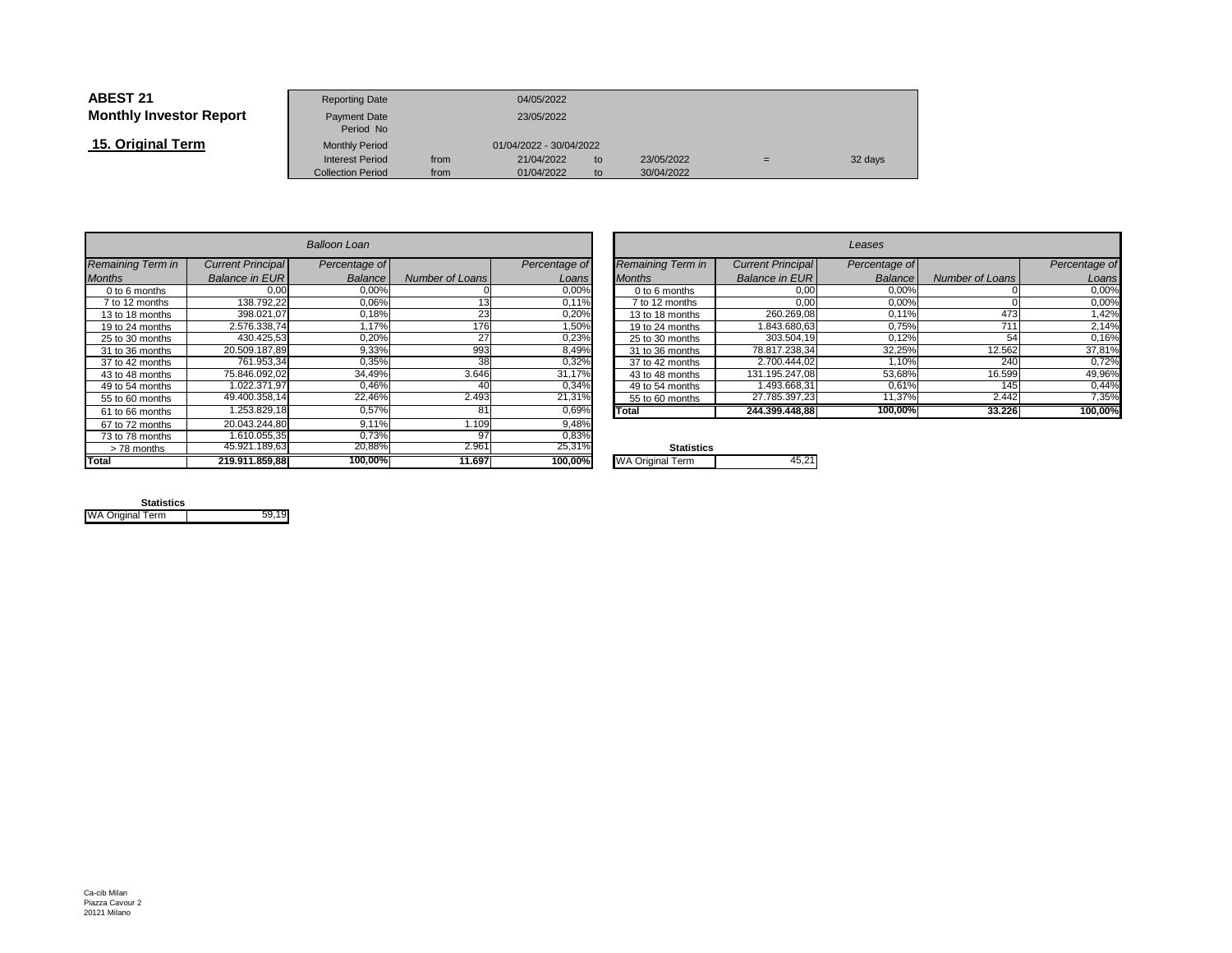

Ca-cib Milan Piazza Cavour 2 20121 Milano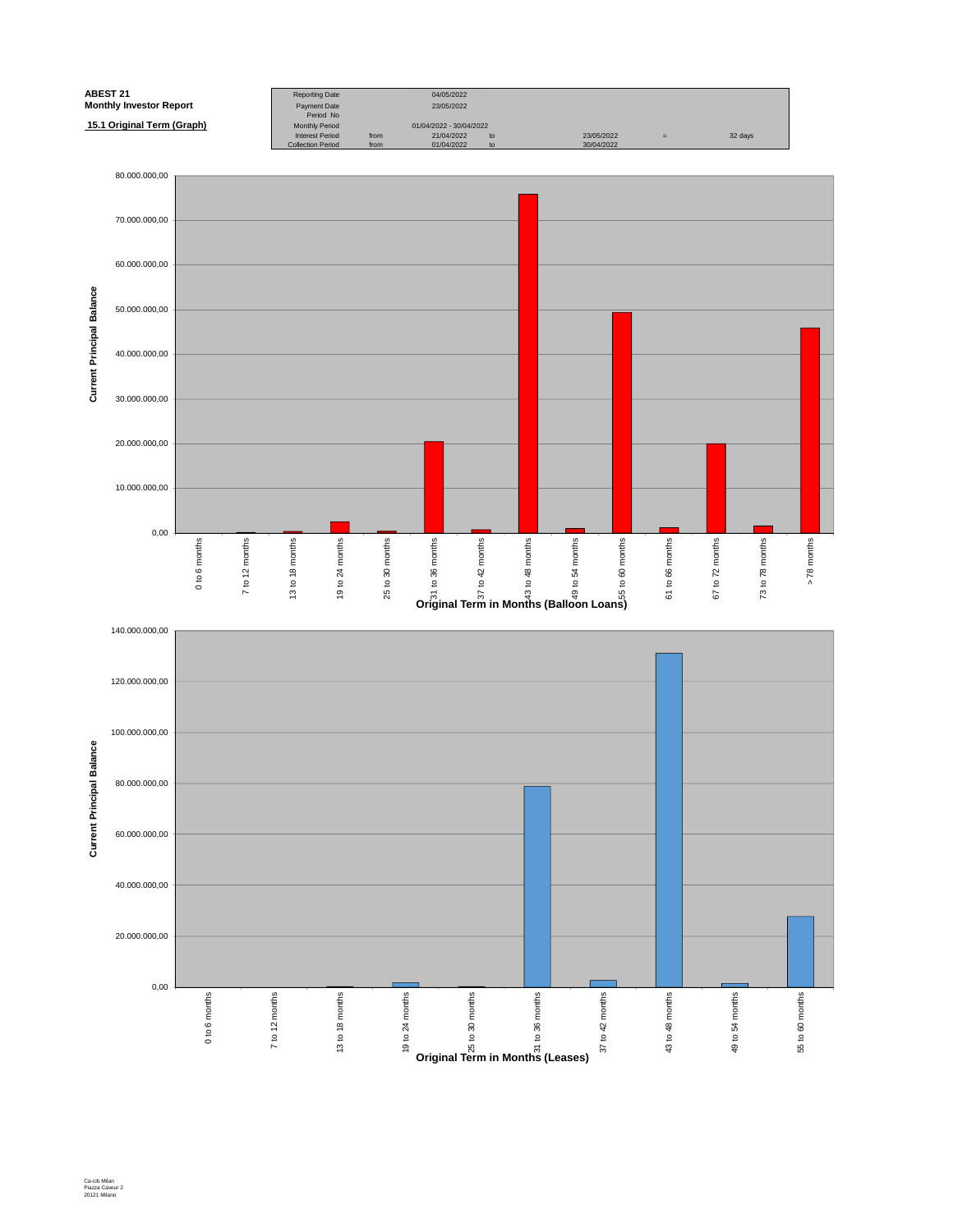**16. Manufacturer**

|                        | <b>Reporting Date</b>    |      | 04/05/2022              |    |            |     |         |
|------------------------|--------------------------|------|-------------------------|----|------------|-----|---------|
| <b>Investor Report</b> | Payment Date             |      | 23/05/2022              |    |            |     |         |
|                        | Period No                |      |                         |    |            |     |         |
| ıfacturer              | <b>Monthly Period</b>    |      | 01/04/2022 - 30/04/2022 |    |            |     |         |
|                        | <b>Interest Period</b>   | from | 21/04/2022              | to | 23/05/2022 | $=$ | 32 days |
|                        | <b>Collection Period</b> | from | 01/04/2022              | to | 30/04/2022 |     |         |

|                     | <b>Current Principal</b> | Percentage of |                 | Percentage of |
|---------------------|--------------------------|---------------|-----------------|---------------|
| <b>Manufacturer</b> | <b>Balance in EUR</b>    | Balance       | Number of Loans | Loans         |
| Alfa Romeo          | 22.222.440,61            | 4,79%         | 1.720           | 3,83%         |
| Chrysler            | 0.00                     | 0,00%         |                 | 0,00%         |
| Dodge               | 78.239.39                | 0.02%         |                 | 0,01%         |
| Fiat                | 139.571.708.01           | 30,06%        | 19.109          | 42,54%        |
| Jaquar              | 56.523.177.15            | 12.17%        | 5.854           | 13,03%        |
| Jeep                | 67.791.069.91            | 14.60%        | 5.089           | 11,33%        |
| Lancia              | 43.922.84                | 0,01%         |                 | 0,02%         |
| LandRover           | 151.102.231.65           | 32,54%        | 11.615          | 25,86%        |
| Maserati            | 7.455.772.96             | 1.61%         | 275             | 0,61%         |
| Others              | 19.522.746,24            | 4,20%         | 1.251           | 2,78%         |
|                     | 464.311.308.76           | 100.00%       | 44.923.00       | 100.00%       |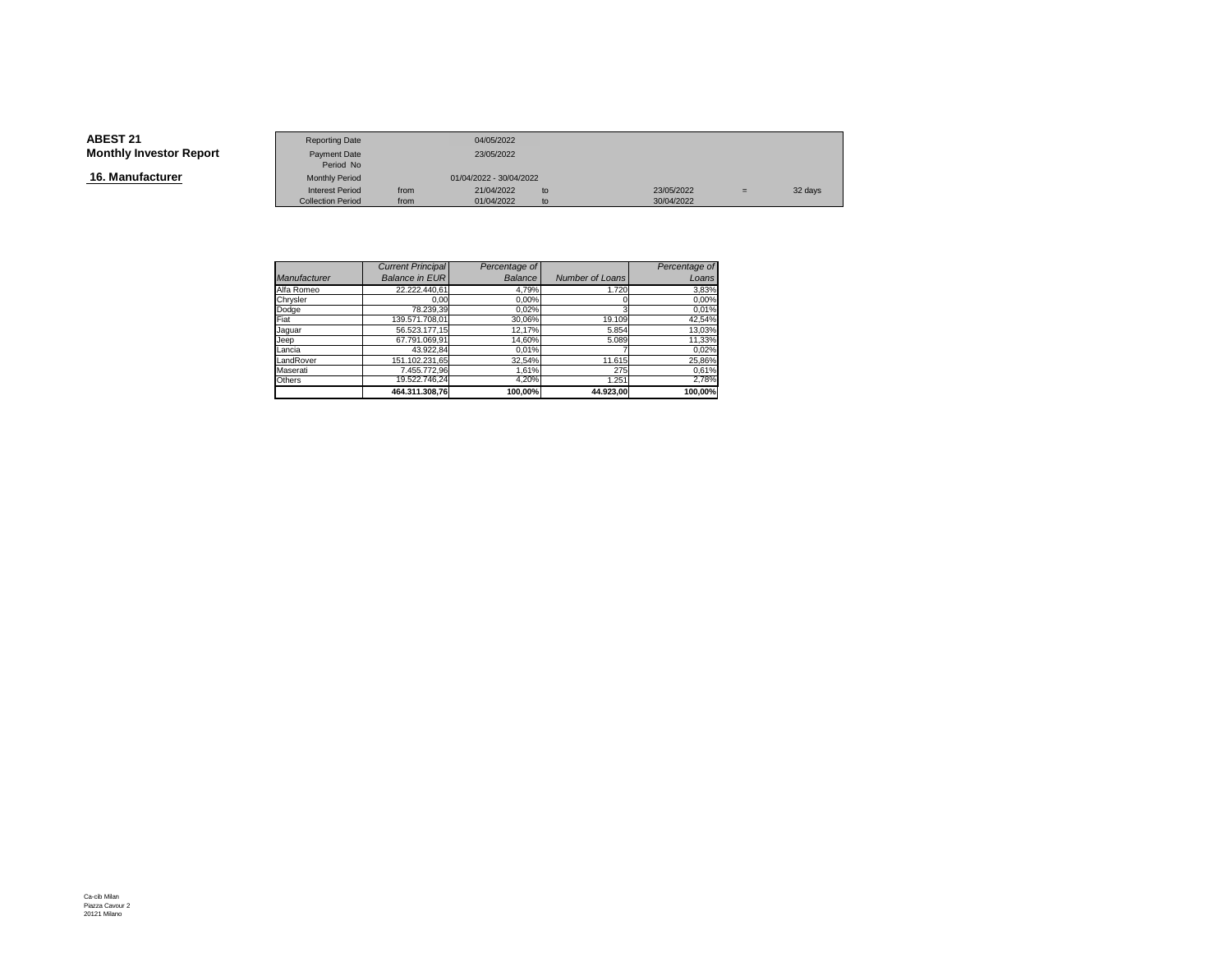| <b>ABEST 21</b>                                                                                                                                                                                                                  |     | <b>Reporting Date</b>            |      | 04/05/2022              |               |                |
|----------------------------------------------------------------------------------------------------------------------------------------------------------------------------------------------------------------------------------|-----|----------------------------------|------|-------------------------|---------------|----------------|
| <b>Monthly Investor Report</b>                                                                                                                                                                                                   |     | <b>Payment Date</b><br>Period No |      | 23/05/2022              |               |                |
| 17. Priority of Payments                                                                                                                                                                                                         |     | <b>Monthly Period</b>            |      | 01/04/2022 - 30/04/2022 |               |                |
|                                                                                                                                                                                                                                  |     | <b>Interest Period</b>           | from | 21/04/2022              | to 23/05/2022 | 32 days<br>$=$ |
|                                                                                                                                                                                                                                  |     | <b>Collection Period</b>         | from | 01/04/2022              | to 30/04/2022 |                |
| Priority of Payments during the Revolging Period                                                                                                                                                                                 |     | Payment                          |      |                         |               |                |
| Available Distribution Amount                                                                                                                                                                                                    | $+$ | 22.373.661,59                    |      |                         |               |                |
| 1. Payable Expenses                                                                                                                                                                                                              |     | 14.920,54                        |      |                         |               |                |
| 2. To credit into Expenses Account the Witholding Amount                                                                                                                                                                         |     |                                  |      |                         |               |                |
| 3. Remuneration to the Trustee<br>4. Remuneration to the Account Bank, the Calculation Agent, the Data Trustee, the Principal<br>Paying Agent, the Corporate Servicer, the Servicer, the Back-Up Servicer Facilitator, the Back- |     |                                  |      |                         |               |                |
| Up Servicer (once appointed) and any other invoiced costs                                                                                                                                                                        |     | 916.67                           |      |                         |               |                |
| 5. to pay pari passu and pro rata to the Swap Counterparty                                                                                                                                                                       |     | 54.222,22                        |      |                         |               |                |
| 6. Interest on Class A                                                                                                                                                                                                           |     | 49.777,78                        |      |                         |               |                |
| 7. Interest on Class B                                                                                                                                                                                                           |     | 11.960,00                        |      |                         |               |                |
| 8. Interest on Class C                                                                                                                                                                                                           |     | 22.444.44                        |      |                         |               |                |
| 9. Interest on Class D                                                                                                                                                                                                           |     | 27.280.00                        |      |                         |               |                |
| 10. Interest on Class E                                                                                                                                                                                                          |     | 39.511,11                        |      |                         |               |                |
| 11. Required Reserved Amoount on the Reserve Account                                                                                                                                                                             |     |                                  |      |                         |               |                |
| 12. Purchase Price of Additional Portfolio                                                                                                                                                                                       |     | 19.819.024,37                    |      |                         |               |                |
| 13. To credit the Replenishment Amount to the Replenishment Account                                                                                                                                                              |     | 83.992.43                        |      |                         |               |                |
| 14. To pay any amount due and payable to the Swap Counterparties resulting from an Event of                                                                                                                                      |     |                                  |      |                         |               |                |
| Default                                                                                                                                                                                                                          |     |                                  |      |                         |               |                |
| 15. To pay to Originator and to Servicer any amount due and payable not already paid                                                                                                                                             |     |                                  |      |                         |               |                |
| 16. Interest on Class M                                                                                                                                                                                                          |     | 101.111,11                       |      |                         |               |                |
| 17. to pay the Final Excess Spread (if any) to the Class M Noteholder                                                                                                                                                            |     | 2.148.500,92                     |      |                         |               |                |

| Priority of Payments during the Amoritisation Period                                                                                                                                                                                                        |           | Payment |
|-------------------------------------------------------------------------------------------------------------------------------------------------------------------------------------------------------------------------------------------------------------|-----------|---------|
| <b>Available Distribution Amount</b>                                                                                                                                                                                                                        | $\ddot{}$ |         |
| 1. Payable Expenses                                                                                                                                                                                                                                         |           |         |
| 2. To credit into Expesens Account the Witholding Amount                                                                                                                                                                                                    |           |         |
| 3. Remuneration to the Trustee (including costs and expenses)                                                                                                                                                                                               |           |         |
| 4. Remuneration to the Account Bank, the Calculation Agent, the Data Trustee, the Principal<br>Paying Agent, the Corporate Servicer, the Servicer, the Back-Up Servicer Facilitator, the Back-<br>Up Servicer (once appointed) and any other invoiced costs |           |         |
| 5. to pay pari passu and pro rata to the Swap Counterparty                                                                                                                                                                                                  |           |         |
| 6. Class A Interest Amount                                                                                                                                                                                                                                  |           |         |
| 7. Class B Interest Amount                                                                                                                                                                                                                                  |           |         |
| 8. Class C Interest Amount                                                                                                                                                                                                                                  |           |         |
| 9. Class D Interest Amount                                                                                                                                                                                                                                  |           |         |
| 10. Class E Interest Amount                                                                                                                                                                                                                                 |           |         |
| 11. to credit to the Reserve Account the Required Reserve Amount                                                                                                                                                                                            |           |         |
| 12. to pay pari passu and pro rata, the Class A Redemption Amount                                                                                                                                                                                           |           |         |
| 13. to pay pari passu and pro rata, the Class B Redemption Amount (provided that Class A<br>Notes have been redeemed in full)                                                                                                                               |           |         |
| 14. to pay pari passu and pro rata, the Class C Redemption Amount (provided that Class B Notes<br>have been redeemed in full)                                                                                                                               |           |         |
| 15. to pay pari passu and pro rata, the Class D Redemption Amount (provided that Class C<br>Notes have been redeemed in full)                                                                                                                               |           |         |
| 16. to pay pari passu and pro rata, the Class E Redemption Amount (provided that Class D<br>Notes have been redeemed in full)                                                                                                                               |           |         |
| 17. To pay any amount due and payable to the Swap Counterparties resulting from an Event of<br>Default                                                                                                                                                      |           |         |
| 18. to pay to Originator and to Servicer any amount due and payable not already paid<br>19. Class M Interest Amount                                                                                                                                         |           |         |
| 20. to pay pari passu and pro rata, the Class M Redemption Amount (provided that Class E<br>Notes have been redeemed in full)                                                                                                                               |           |         |
| 21. to pay the Final Excess Spread (if any) to the Class M Noteholder                                                                                                                                                                                       |           |         |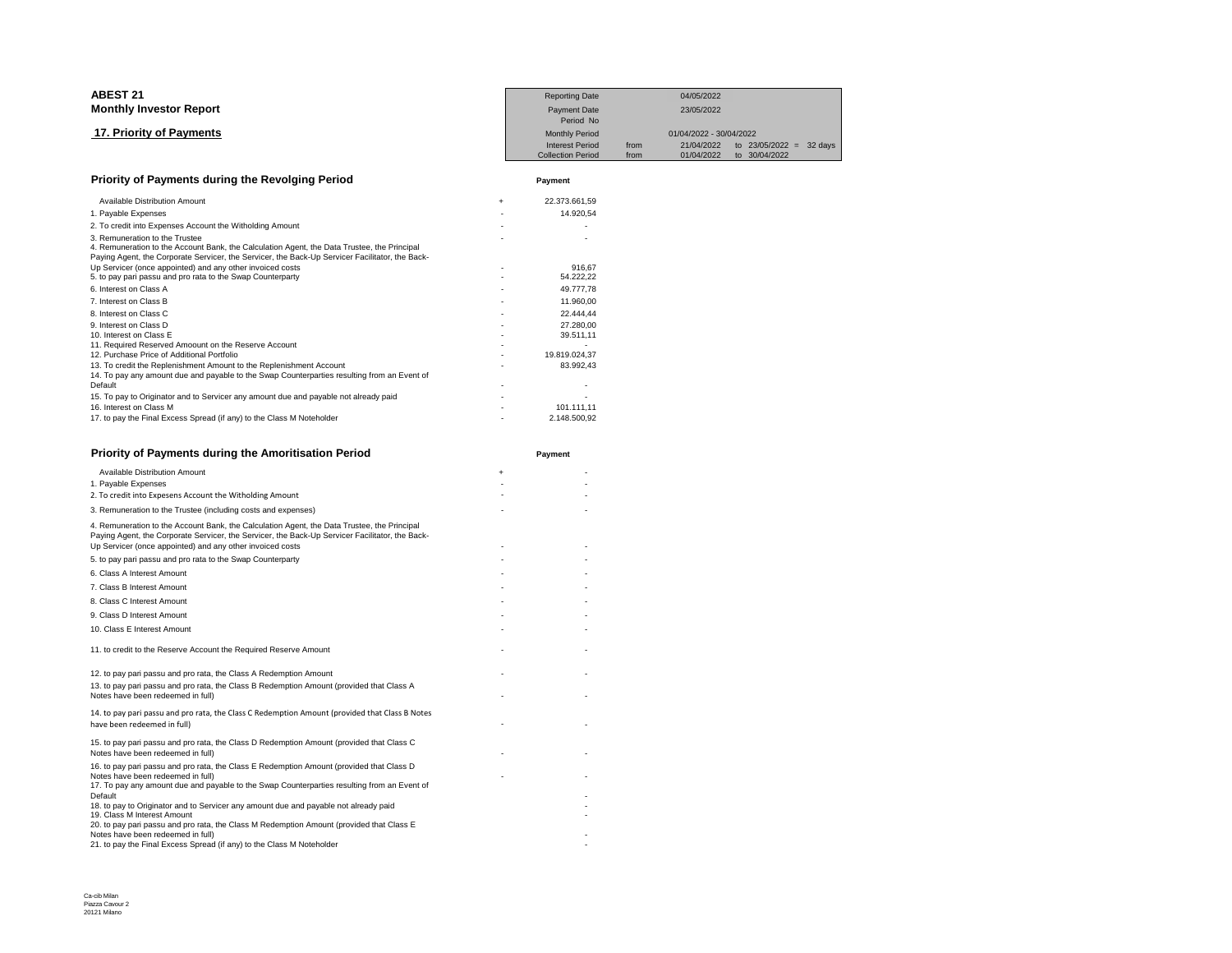| <b>Monthly Investor Report</b><br>23/05/2022<br>Payment Date                                                                                   |  |
|------------------------------------------------------------------------------------------------------------------------------------------------|--|
| Period No                                                                                                                                      |  |
| <b>18. Transaction Costs</b><br><b>Monthly Period</b><br>01/04/2022 - 30/04/2022                                                               |  |
| Interest Period from<br>21/04/2022<br>23/05/2022<br>32 days<br>to<br>$=$<br><b>Collection Period</b><br>30/04/2022<br>01/04/2022<br>from<br>to |  |

|                                   | 486.600.000,0    | 400.000.000,0  | 20.700.000,0   | 20.200.000,0         | 15.500.000,0 | 12.700.000,0   | 17.500.000,0   |
|-----------------------------------|------------------|----------------|----------------|----------------------|--------------|----------------|----------------|
| Transaction Costs                 | All notes        | <b>Class A</b> | <b>Class B</b> | <b>Class C</b>       | Class D      | <b>Class E</b> | <b>Class M</b> |
| Senior Expenses                   | 14.920.54        | 12.265.14      | 634.72         | 619.39               | 475.27       | 389.42         | 536.60         |
| Interest accrued for the Period   | $252.084.44 \in$ | 49,777,78      | 11.960,00      | € 22.444.44          | 27.280,00    | 39.511,11      | 101.111,11     |
| Interest Payments                 | $252.084.44 \in$ | 49.777.78      | 11.960.00      | $\epsilon$ 22.444.44 | 27,280.00    | 39.511.11      | 101.111,11     |
| Unpaid Interest for the Period    |                  |                |                |                      |              |                |                |
| <b>Cumulative Unpaid Interest</b> |                  |                |                |                      |              |                |                |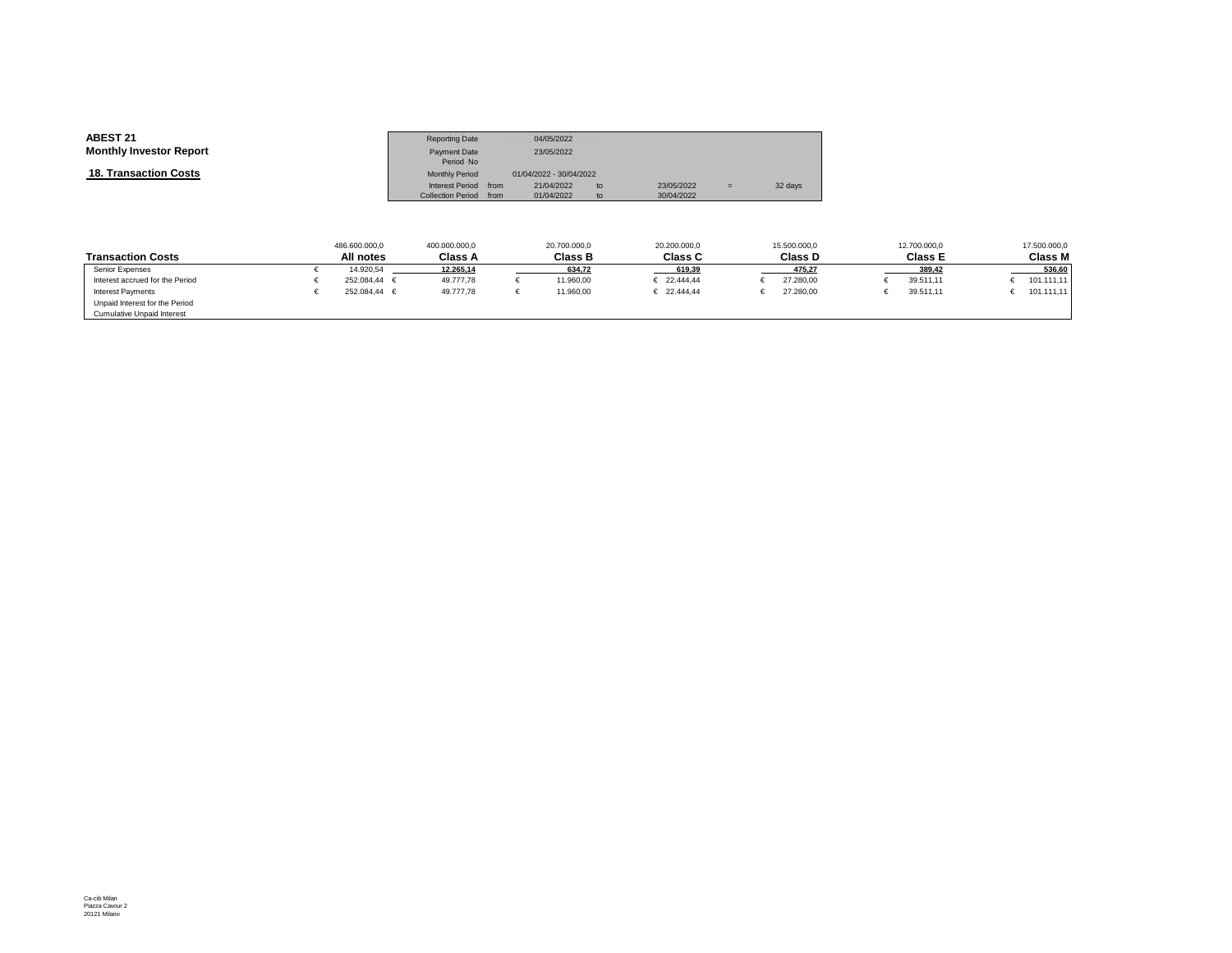## **19. Swap Counterparty Data**

|                            | <b>Reporting Date</b>    |      | 04/05/2022              |    |            |     |         |
|----------------------------|--------------------------|------|-------------------------|----|------------|-----|---------|
| Investor Report            | <b>Payment Date</b>      |      | 23/05/2022              |    |            |     |         |
|                            | Period No                |      |                         |    |            |     |         |
| <b>› Counterpartv Data</b> | <b>Monthly Period</b>    |      | 01/04/2022 - 30/04/2022 |    |            |     |         |
|                            | <b>Interest Period</b>   | from | 21/04/2022              | to | 23/05/2022 | $=$ | 32 days |
|                            | <b>Collection Period</b> | from | 01/04/2022              | to | 30/04/2022 |     |         |

# **Swap Counterparty Data**<br>
Swap Counterparty Provider

FCA BANK Deutschland GMBH

#### **Swap Data**

| Swap Type               |   | <b>IRS</b>     |
|-------------------------|---|----------------|
| Notional Amount         |   | 400.000.000.00 |
| Fixed Rate              |   | (0.42)         |
| Floating Rate (Euribor) | ۰ | 0.5600         |
| Net Swap Payments       |   | -49.777.78     |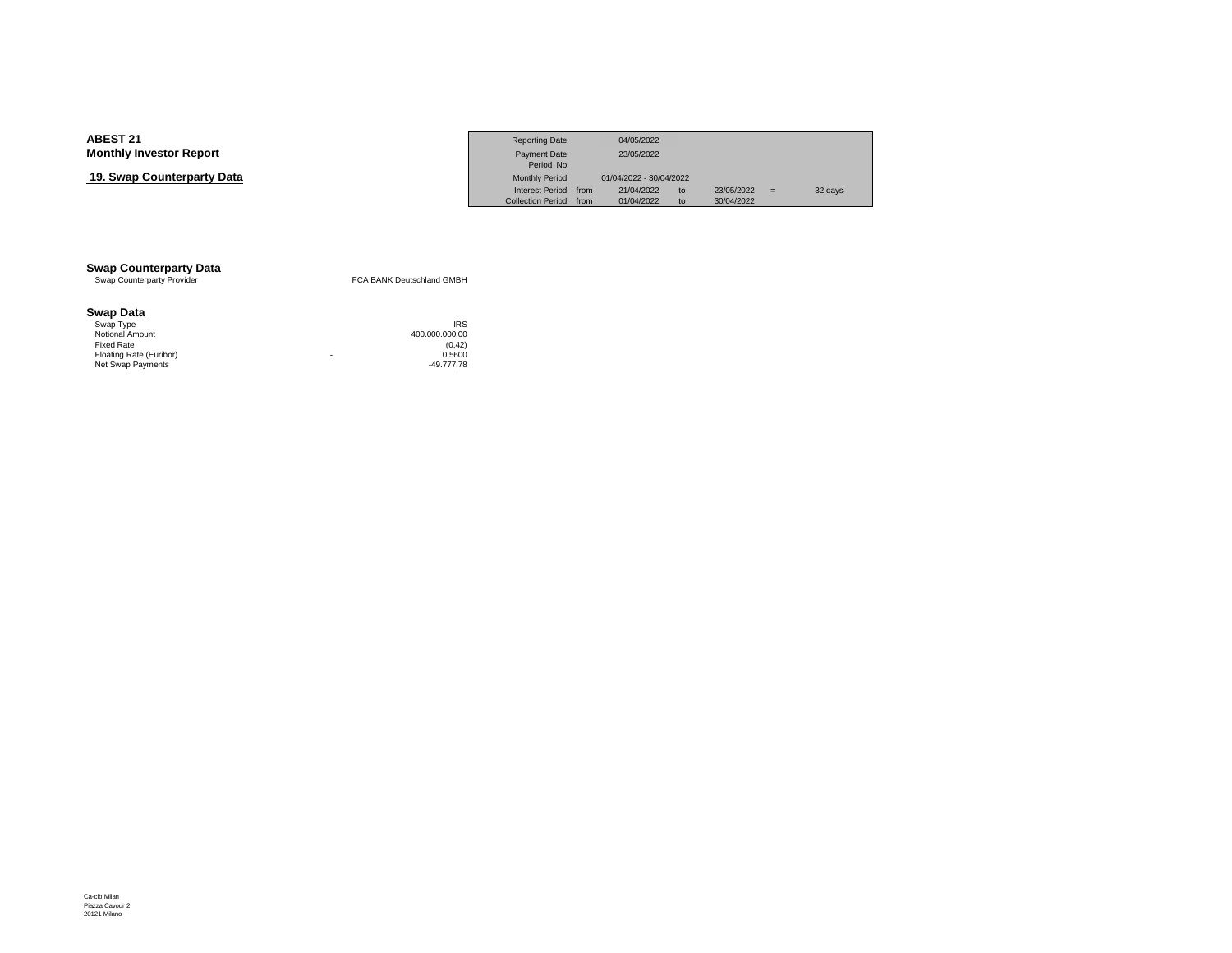#### **20. Retention**

|                 | <b>Reporting Date</b>  | 04/05/2022              |    |            |     |         |
|-----------------|------------------------|-------------------------|----|------------|-----|---------|
| Investor Report | Payment Date           | 23/05/2022              |    |            |     |         |
|                 | Period No              |                         |    |            |     |         |
| <u>ntion</u>    | <b>Monthly Period</b>  | 01/04/2022 - 30/04/2022 |    |            |     |         |
|                 | Interest Period from   | 21/04/2022              | to | 23/05/2022 | $=$ | 32 days |
|                 | Collection Period from | 01/04/2022              | to | 30/04/2022 |     |         |

#### Retention according to Article 6 of Regulation (EU) No 2017/2402

| <b>Net Economic Interest</b><br><b>Retained by the Originator</b> | <b>Outstanding Balance</b> | <b>Percentage of Outstanding</b><br>Portfolio (%) |
|-------------------------------------------------------------------|----------------------------|---------------------------------------------------|
| Class A Notes                                                     | 400.000.000,00             | 86,15%                                            |
| Class B Notes                                                     | 20.700.000,00              | 4,46%                                             |
| Class C Notes                                                     | 20.200.000.00              | 4,35%                                             |
| Class D Notes                                                     | 15.500.000,00              | 3,34%                                             |
| Class E Notes                                                     | 12.700.000,00              | 2,74%                                             |
| <b>Class M Notes</b>                                              | 17.500.000.00              | 3,77%                                             |
|                                                                   |                            |                                                   |
| <b>Retention Amount</b>                                           | <b>EUR</b>                 | $\frac{9}{6}$                                     |
| Minimum Retention Class A                                         | ٠                          | 0,00%                                             |
| Minimum Retention Class B                                         | ٠                          | 0,00%                                             |
| Minimum Retention Class C                                         | ٠                          | 0,00%                                             |
| Minimum Retention Class D                                         | ٠                          | 0,00%                                             |
| Minimum Retention Calss E                                         | 5.715.565,44               | 1,23%                                             |
| Minimum Retention Class M                                         | 17.500.000.00              | 3,77%                                             |
| <b>Actual Retention Class A</b>                                   |                            | 0,00%                                             |
| <b>Actual Retention Class B</b>                                   | 20.700.000,00              | 4,46%                                             |
| <b>Actual Retention Class C</b>                                   | 20.200.000,00              | 4,35%                                             |
| <b>Actual Retention Class D</b>                                   | 15.500.000,00              | 3,34%                                             |
| <b>Actual Retention Class E</b>                                   | 12.700.000,00              | 2,74%                                             |
| <b>Actual Retention Class M</b>                                   | 17.500.000.00              | 3,77%                                             |

The Originator will retain for the life of the Transaction a material net economic interest of not less than 5 per cent. in the Transaction in accordance with Article 6 of Regulation (EU) No 2017/2402 of the European Parli of the Council of 12 December 2017 laying down a general framework for securitisation and creating a specific framework for simple, transparent and standardised securitisation, and amending Directives 2009/65/EC, 2009/138/EC and 2011/61/EU and Regulations (EC) No. 1060/2009 and (EU) No. 648/2012 (as amended) (the "European Securitisation Regulation"), provided that the level of retention may reduce over time in compliance with<br>Arti less than 5 per cent. of the nominal value of the securitised exposures, as set out in Article 6(3)(d) of the European Securitisation Regulation.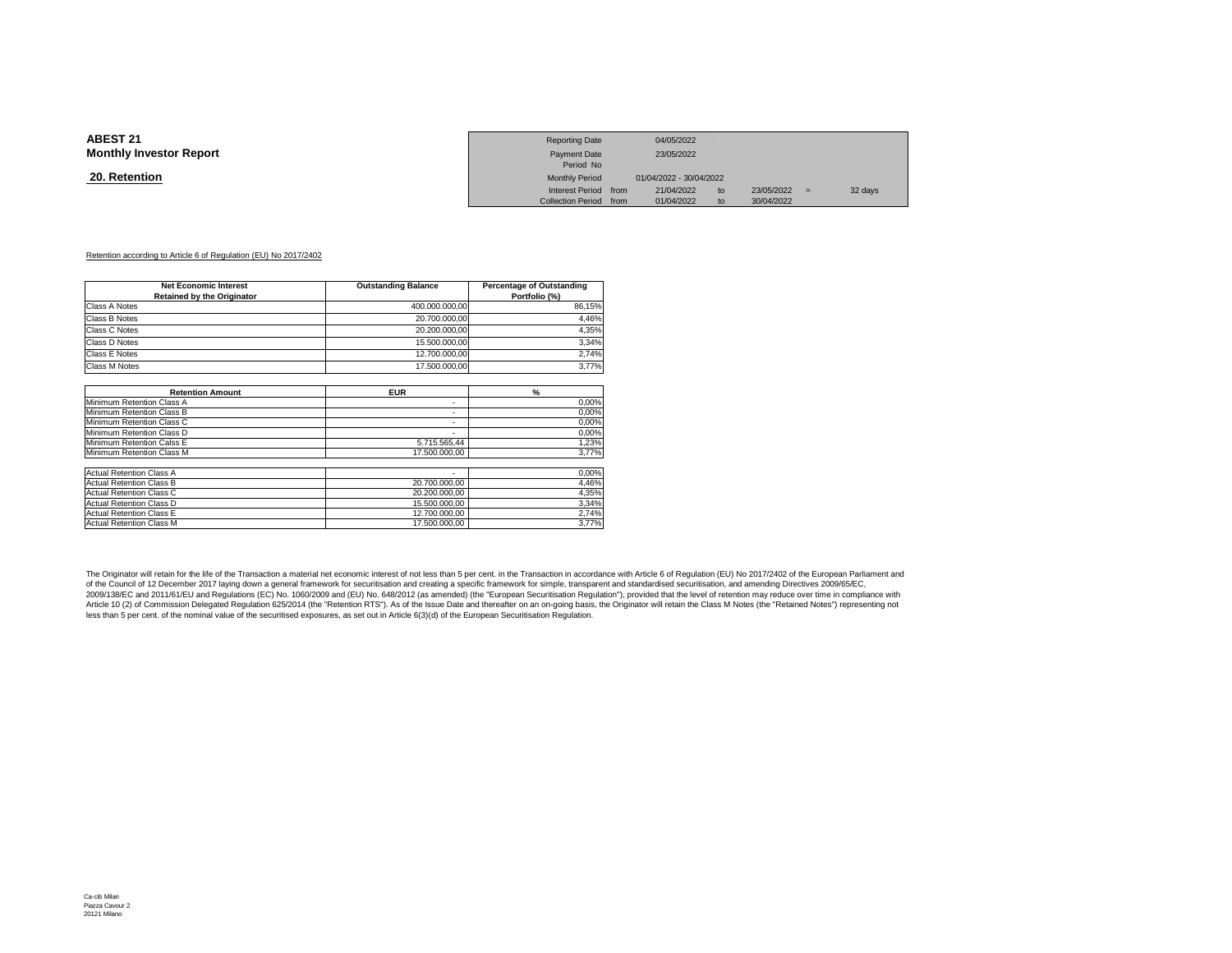#### **ABEST 211** Reporting Date 04/05/2022 **Monthly Investor Report**

**21. Counterparties I**

|       | <b>Reporting Date</b>    |      | 04/05/2022              |            |     |         |
|-------|--------------------------|------|-------------------------|------------|-----|---------|
| eport | Payment Date             |      | 23/05/2022              |            |     |         |
|       | Period No                |      |                         |            |     |         |
|       | <b>Monthly Period</b>    |      | 01/04/2022 - 30/04/2022 |            |     |         |
|       | <b>Interest Period</b>   | from | 21/04/2022 to           | 23/05/2022 | $=$ | 32 days |
|       | <b>Collection Period</b> | from | 01/04/2022 to           | 30/04/2022 |     |         |

|                             |                                               | Moody's      |               |                 | Fitch        |                |                 |  |
|-----------------------------|-----------------------------------------------|--------------|---------------|-----------------|--------------|----------------|-----------------|--|
|                             |                                               | Long<br>Term | Short<br>Term | Outlook         | Long<br>Term | Short<br>Term  | Outlook         |  |
| Joint Lead Managers:        | <b>CA-CIB</b>                                 | Aa3          | $P-1$         | <b>STABLE</b>   | $A+$         | F <sub>1</sub> | NEGATIVE        |  |
|                             | <b>Unicredit Bank AG</b>                      | A2           | $P-1$         | <b>NEGATIVE</b> | <b>BBB</b>   | F <sub>2</sub> | <b>NEGATIVE</b> |  |
| <b>Transaction Account:</b> | The Bank of New York Mellon, Frankfurt Branch | Aa1          | $P-1$         | <b>STABLE</b>   | AA           | $F1+$          | <b>STABLE</b>   |  |
| <b>Paying Agent:</b>        | The Bank of New York Mellon, London Branch    | n.a.         | n.a.          | n.a.            | n.a.         | n.a.           | n.a.            |  |
| <b>Swap Counterparty:</b>   | <b>FCA BANK Deutschland GMBH</b>              | n.a.         | n.a.          | n.a.            | n.a.         | n.a.           | n.a.            |  |
|                             |                                               |              |               |                 |              |                |                 |  |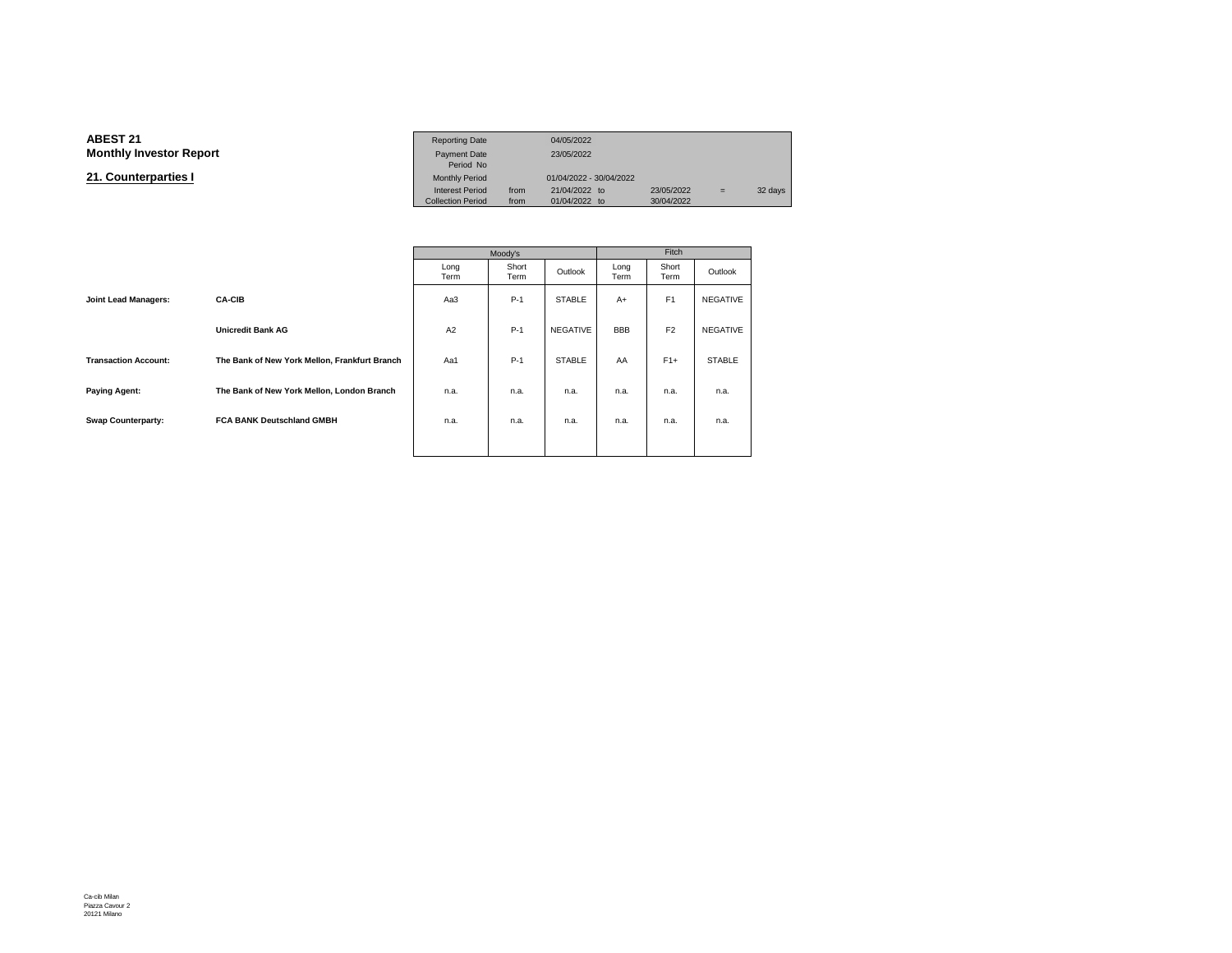| <b>ABEST 21</b>                | <b>Reporting Date</b>    |      | 04/05/2022              |    |            |     |         |
|--------------------------------|--------------------------|------|-------------------------|----|------------|-----|---------|
| <b>Monthly Investor Report</b> | <b>Payment Date</b>      |      | 23/05/2022              |    |            |     |         |
|                                | Period No                |      |                         |    |            |     |         |
| 22. Counterparties II          | <b>Monthly Period</b>    |      | 01/04/2022 - 30/04/2022 |    |            |     |         |
|                                | <b>Interest Period</b>   | from | 21/04/2022              | to | 23/05/2022 | $=$ | 32 days |
|                                | <b>Collection Period</b> | from | 01/04/2022              | to | 30/04/2022 |     |         |

| <b>Transaction Security Trustee:</b> | <b>STICHTING SECURITY TRUSTEE ABEST 21</b> |                           |
|--------------------------------------|--------------------------------------------|---------------------------|
|                                      |                                            |                           |
| Data Trustee:                        | DATA CUSTODY AGENT SERVICES B.V.           |                           |
| <b>Rating Agencies:</b>              | Moody's                                    | <b>Fitch Ratings GmbH</b> |
|                                      |                                            |                           |
| <b>Corporate Administration:</b>     | <b>INTERTRUST MANAGEMENT B.V.</b>          |                           |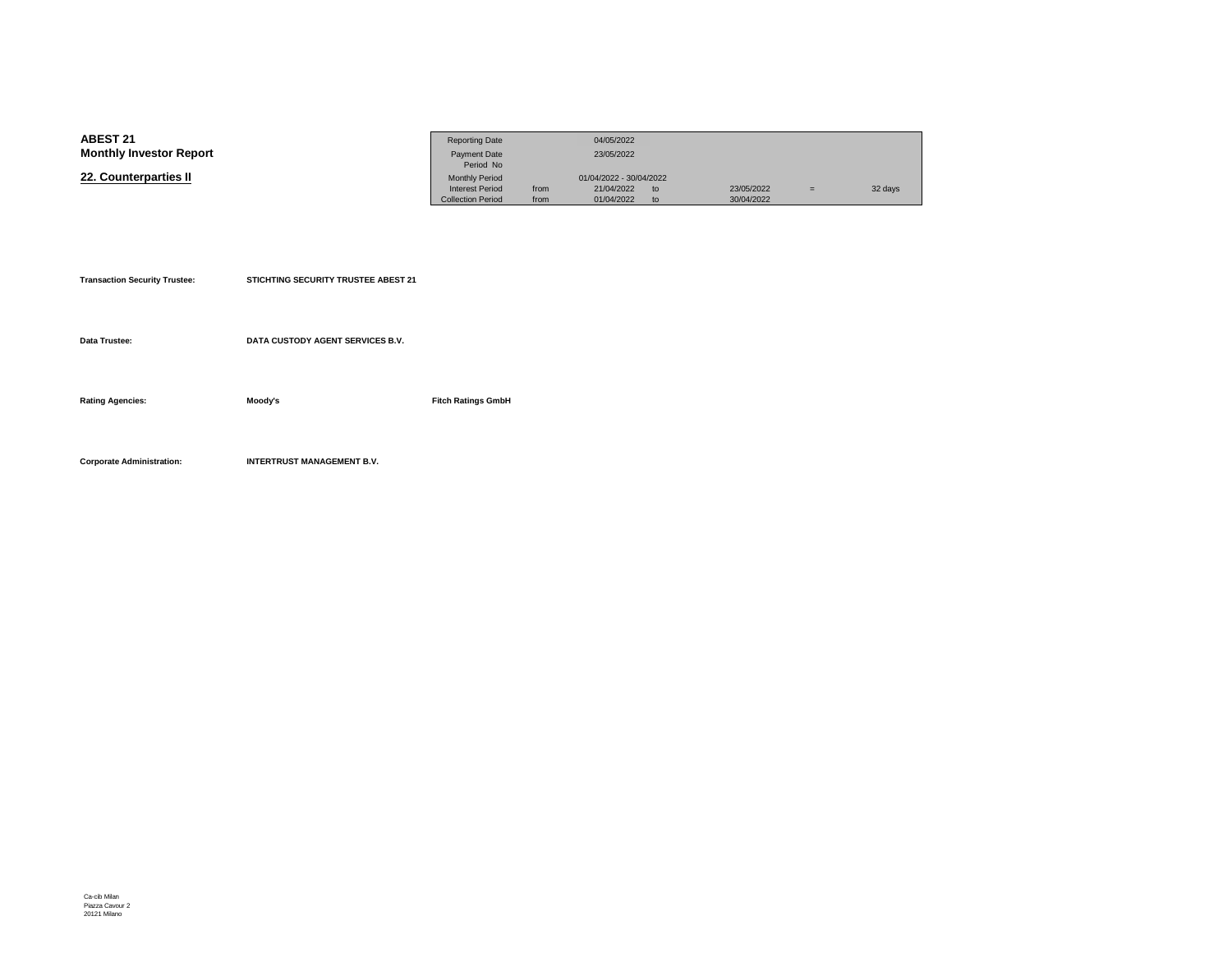| <b>ABEST 21</b>                | <b>Reporting Date</b>    |      | 04/05/2022              |    |            |   |         |
|--------------------------------|--------------------------|------|-------------------------|----|------------|---|---------|
| <b>Monthly Investor Report</b> | Payment Date             |      | 23/05/2022              |    |            |   |         |
|                                | Period No                |      |                         |    |            |   |         |
| 23. Issuer Information         | <b>Monthly Period</b>    |      | 01/04/2022 - 30/04/2022 |    |            |   |         |
|                                | <b>Interest Period</b>   | from | 21/04/2022              | to | 23/05/2022 | Ξ | 32 days |
|                                | <b>Collection Period</b> | from | 01/04/2022              | to | 30/04/2022 |   |         |

| Deal Name:                 | ABEST 21                                      |
|----------------------------|-----------------------------------------------|
| Issuer:                    | ABEST 21                                      |
|                            |                                               |
|                            |                                               |
| Seller of the Receivables: | FCA Bank Deutschland GmbH                     |
| <b>Servicer Name:</b>      | FCA Bank Deutschland GmbH                     |
| <b>Reporting Entity:</b>   | Ca-cib Milan                                  |
|                            |                                               |
|                            |                                               |
| Contact:                   | Doriana Bettini<br>doriana.bettini@ca-cib.com |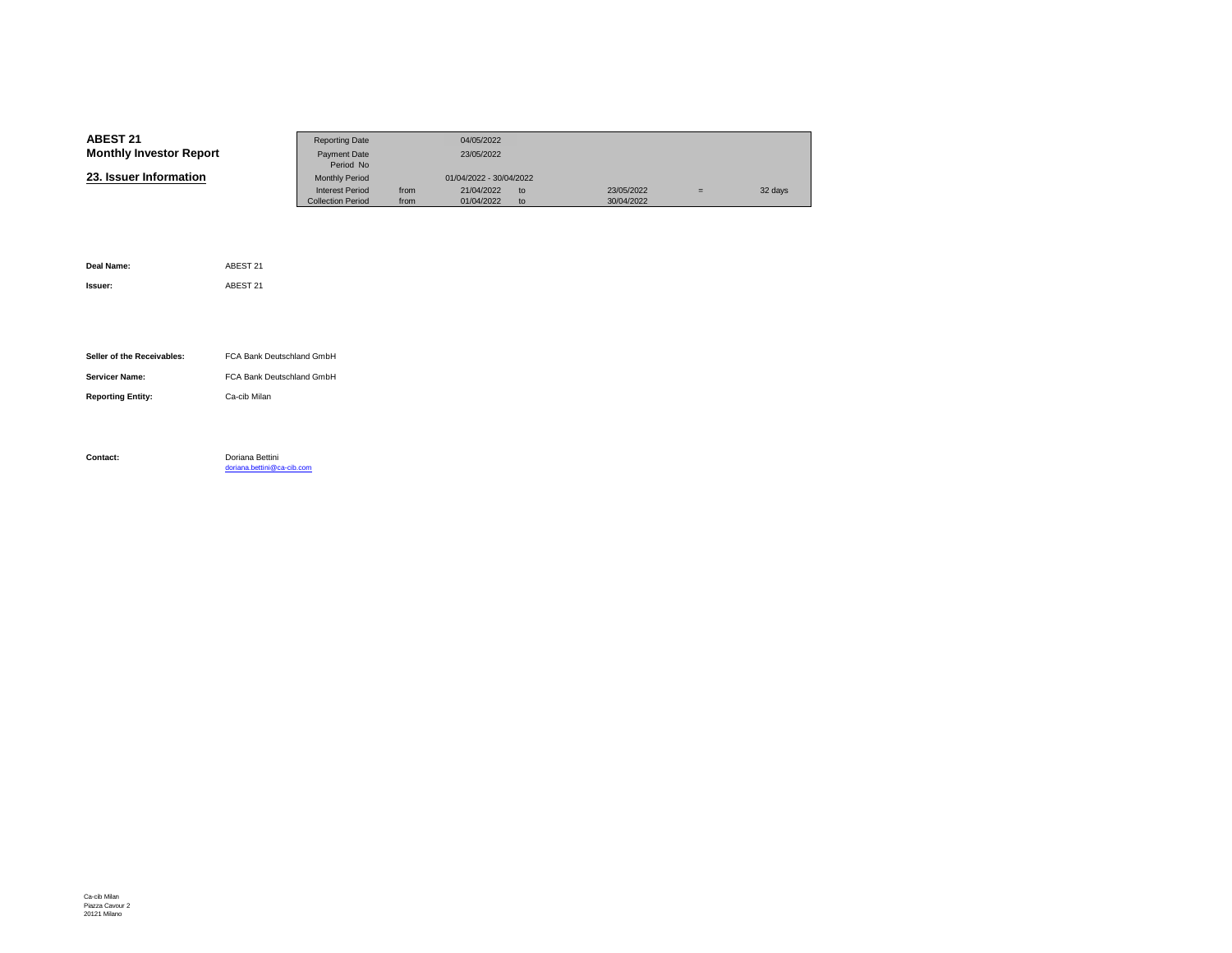**24. Originator, Servicer**

|                 | <b>Reporting Date</b>    |      | 04/05/2022                  |            |     |         |
|-----------------|--------------------------|------|-----------------------------|------------|-----|---------|
| Investor Report | Payment Date             |      | 23/05/2022                  |            |     |         |
|                 | Period No                |      |                             |            |     |         |
| nator. Servicer | <b>Monthly Period</b>    |      | 01/04/2022 - 30/04/2022     |            |     |         |
|                 | <b>Interest Period</b>   | from | 21/04/2022<br>$\mathsf{to}$ | 23/05/2022 | $=$ | 32 days |
|                 | <b>Collection Period</b> | from | 01/04/2022<br>to            | 30/04/2022 |     |         |

#### **Contact Details**

FCA Bank Deutschland GmbH

#### heike.simon@fcagroup.com

| <b>Ratings FCA Bank SpA</b>                                                                                                                                                                                           | Moodv's |
|-----------------------------------------------------------------------------------------------------------------------------------------------------------------------------------------------------------------------|---------|
| (Downgrade Event)                                                                                                                                                                                                     | Ba3     |
| In respect of the Servicer, and only if the<br>Originator acts as Servicer, that the long-term<br>rating of FCA Bank Spa unsecured,<br>unsubordinated and unquaranteed debt obligations<br>falls below Ba3 by Moody's |         |